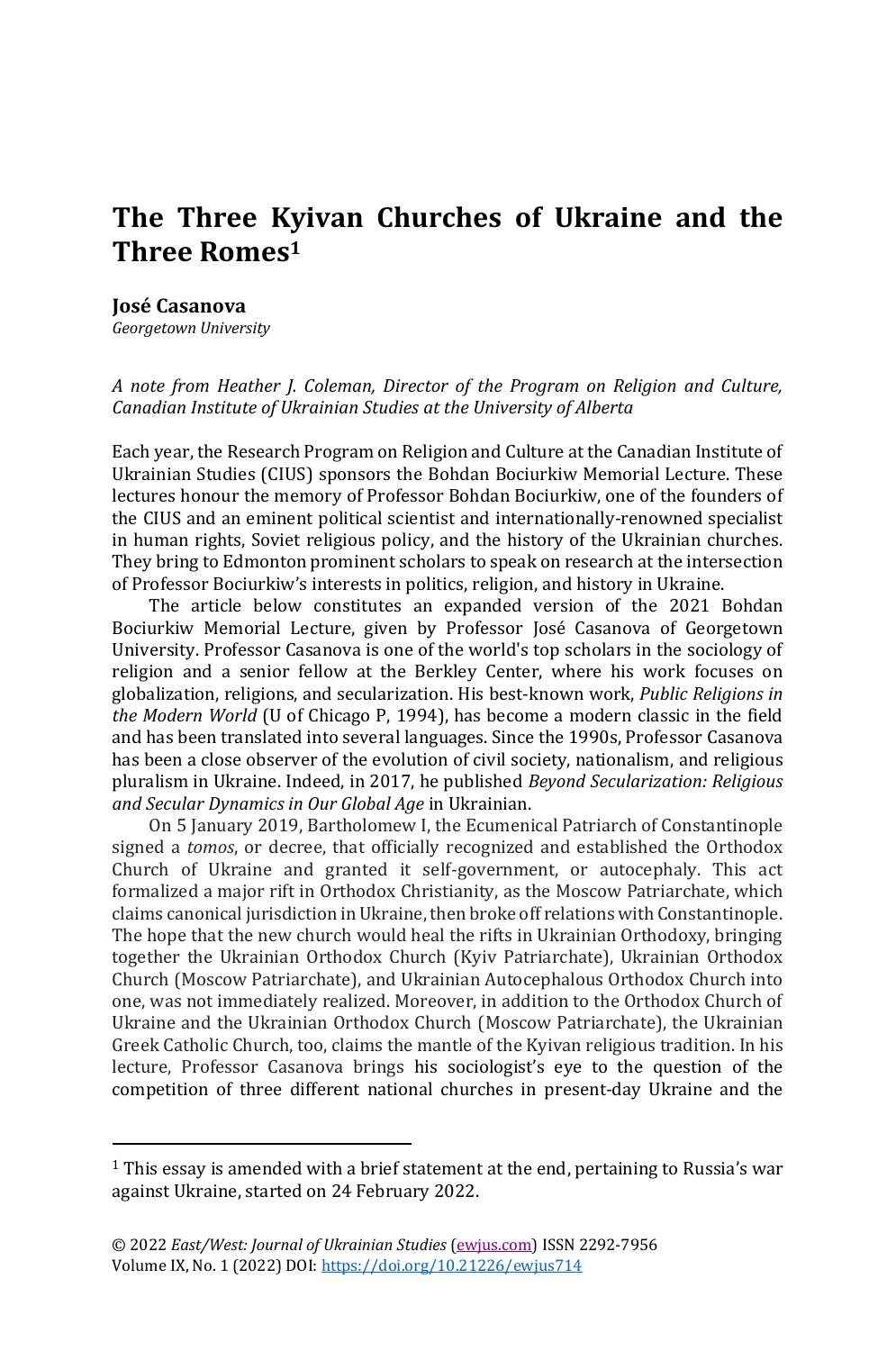consolidation of a pattern of religious pluralism that he terms "incipient denominationalism."

**Following** the canonical legitimation of the newly constituted Orthodox Church of Ukraine, there are now three competing "national" churches, headed by a hierarch with the same title, Metropolitan Archbishop of Kyiv and All Ukraine, with divergent transnational allegiances to the Pope (First Rome), to the Ecumenical Patriarch of Constantinople (Second Rome), and to the Moscow Patriarchate (Third Rome). The lecture will analyze some of the consequences for church-state, nation, and civil society relations, for the consolidation of a pattern of religious denominational pluralism, and for ecumenical and geopolitical relations between the three Romes.

The *Tomos* of autocephaly granted on 5 January 2019 by the Ecumenical Patriarch, Bartholomew I, to the newly constituted Orthodox Church of Ukraine (OCU) brought to a successful culmination a century-long series of attempts to establish an autocephalous Ukrainian Orthodox Church, independent from Moscow and in communion with global orthodoxy. The new church was established at the Council of Unification of Ukrainian Orthodoxy that took place on 15 December 2018 at Kyiv's St. Sophia.

The council brought together all the bishops of the Ukrainian Autocephalous Orthodox Church (UAOC) and of the Ukrainian Orthodox Church-Kyiv Patriarchate (UOC-KP), the two Orthodox churches of Ukraine that were viewed as uncanonical and illegitimate by the rest of the Orthodox world. But only two bishops of the Ukrainian Orthodox Church-Moscow Patriarchate (UOC-MP), Metropolitan Simeon (Shostats'kyi) and Metropolitan Oleksandr (Drabynko), joined the Council. The morning of the council, the UAOC and the UOC-KP formally self-dissolved, so that the assembled bishops could function as bishops of the Metropolis of Kyiv under the Ecumenical Patriarch of Constantinople. Previously, in October 2018, Patriarch Bartholomew I had removed the sanctions that the Russian Orthodox Church (ROC) had imposed on the leaders of UAOC and UOK-KP as "schismatics."

Metropolitan Emmanuel (Adamakis), Exarch of the Ecumenical Patriarch in France, presided at the Council of Unification. It was agreed previously that the council would not nominate Patriarch Filaret (UOC-KP) as the primate of the new church (Denysenko). On the second round of voting, the council elected Filaret's protégé, Archbishop Epifanii (Epiphany Dumenko), as the primate of the Orthodox Church of Ukraine (OCU), with the title Metropolitan of Kyiv and All Ukraine.

In convoking the Council of Unification and granting the *Tomos* of autocephaly to the new church, the Ecumenical Patriarch claimed to have maintained uninterrupted canonical jurisdiction over the Metropolia of Kyiv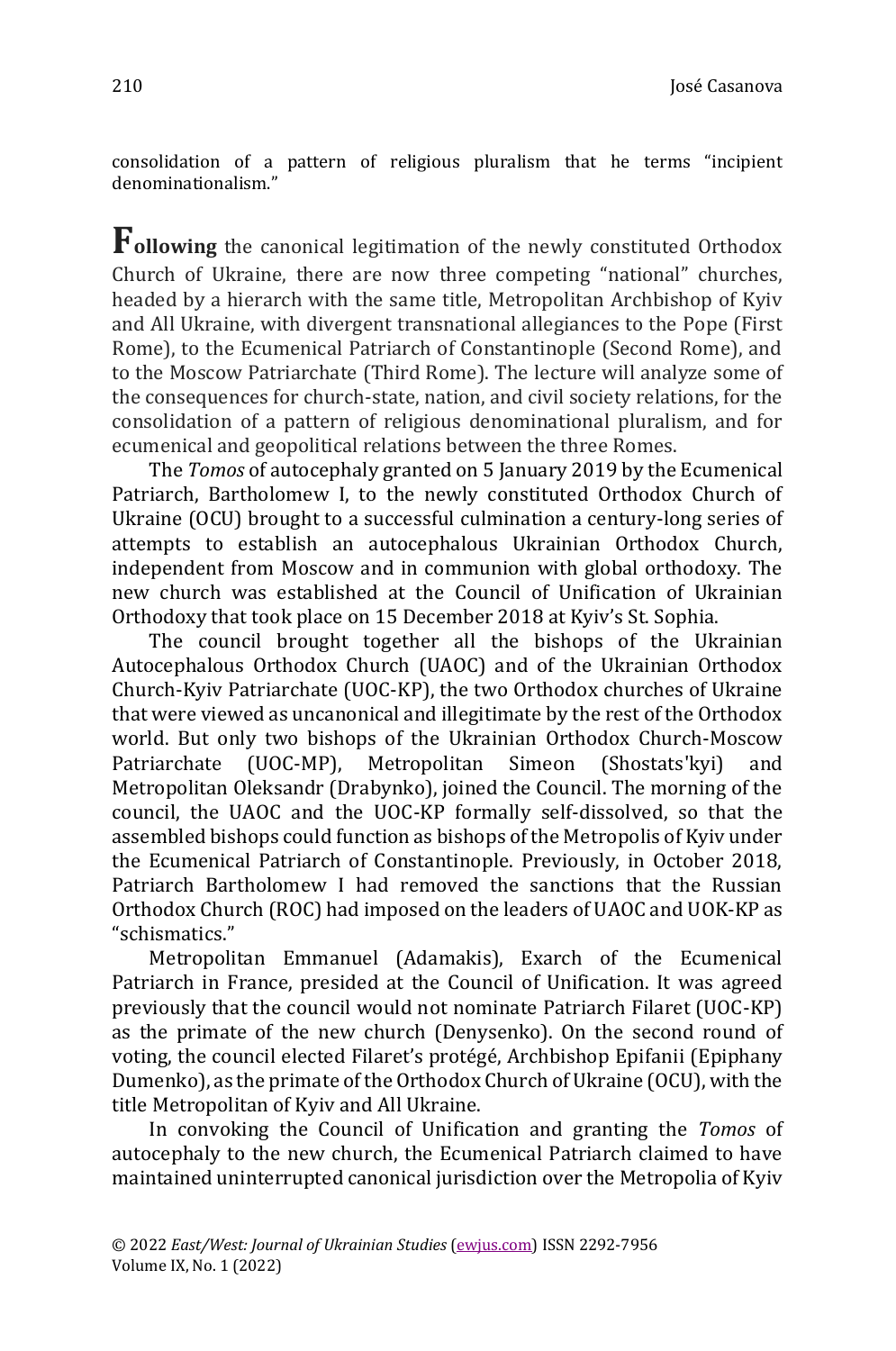since its inception at Kyivan Rus' at the end of the tenth century, a jurisdiction which according to Constantinople had never been abrogated, even after its temporary conditional cession to the Moscow Patriarchate in 1686. In response, the Moscow Patriarchate claimed to have the legitimate canonical jurisdiction over the Metropolia of Kyiv and all Ukraine, and in retaliation for the Ecumenical Patriarch's "illegitimate" intervention in its canonical territory, the Moscow Patriarch unilaterally excommunicated the Ecumenical Patriarch creating a new schism between Moscow and Constantinople. Moscow Patriarch Kirill (Gundaev) insisted that the Ecumenical Patriarch had "committed a crime" and overstepped his ecclesiastical authority and canon law by annulling the 1686 edict and by granting autocephaly to the OCU.

As a result, Ukraine offers now the anomalous situation of having three Eastern rite "national" churches, each claiming to be the rightful heir of the Kyivan-Rus' church, each headed by a primate with basically the same title, Metropolitan Archbishop of Kyiv and All Ukraine, under different external patriarchs. These churches are the Ukrainian Greek Catholic Church headed by His Beatitude Metropolitan Archbishop Sviatoslav (Shevchuk) under the jurisdiction of Pope Francis, the Bishop of Rome; the Orthodox Church of Ukraine headed by His Beatitude Metropolitan Archbishop Epifanii (Dumenko), ambiguously still under the jurisdiction of the Ecumenical Patriarch of Constantinople, the Second Rome; and the Ukrainian Orthodox Church-MP headed by His Beatitude Metropolitan Archbishop Onufrii (Berezovs'kyi) under the jurisdiction of the Patriarch of Moscow, the selfdesignated Third Rome.<sup>2</sup>

Having situated the context of the contemporary ecclesiastical situation in Ukraine, in the remaining of my lecture I would like to explore four interrelated issues: 1) the timing of the *Tomos* and why it took place now, and not before or after; 2) the likely consequences of the existence of three national churches for the relations between church, state, and nation in Ukraine; 3) the likely consequences for the consolidation of the pattern of religious pluralism in Ukraine, which for over twenty-five years I have been calling "incipient denominationalism"; <sup>3</sup> and 4) the prospects for ecumenical dialogue between the three churches in Ukraine and for geopolitical relations between the three Romes?

<sup>2</sup> Metropolitan Archbishop Sviatoslav, as primate of the UGCC carries the official title, Metropolitan Archbishop of Kyiv and Halych, another historical title of the Metropolia of Kyiv-Rus. Important is the fact that he shares the title of Metropolitan of Kyiv with the primates of the two Orthodox churches, OCU and UOC-MP.

<sup>3</sup> For more on this, see Casanova, "Incipient Religious Denominationalism"; "Ethnolinguistic"; and Brik and Casanova.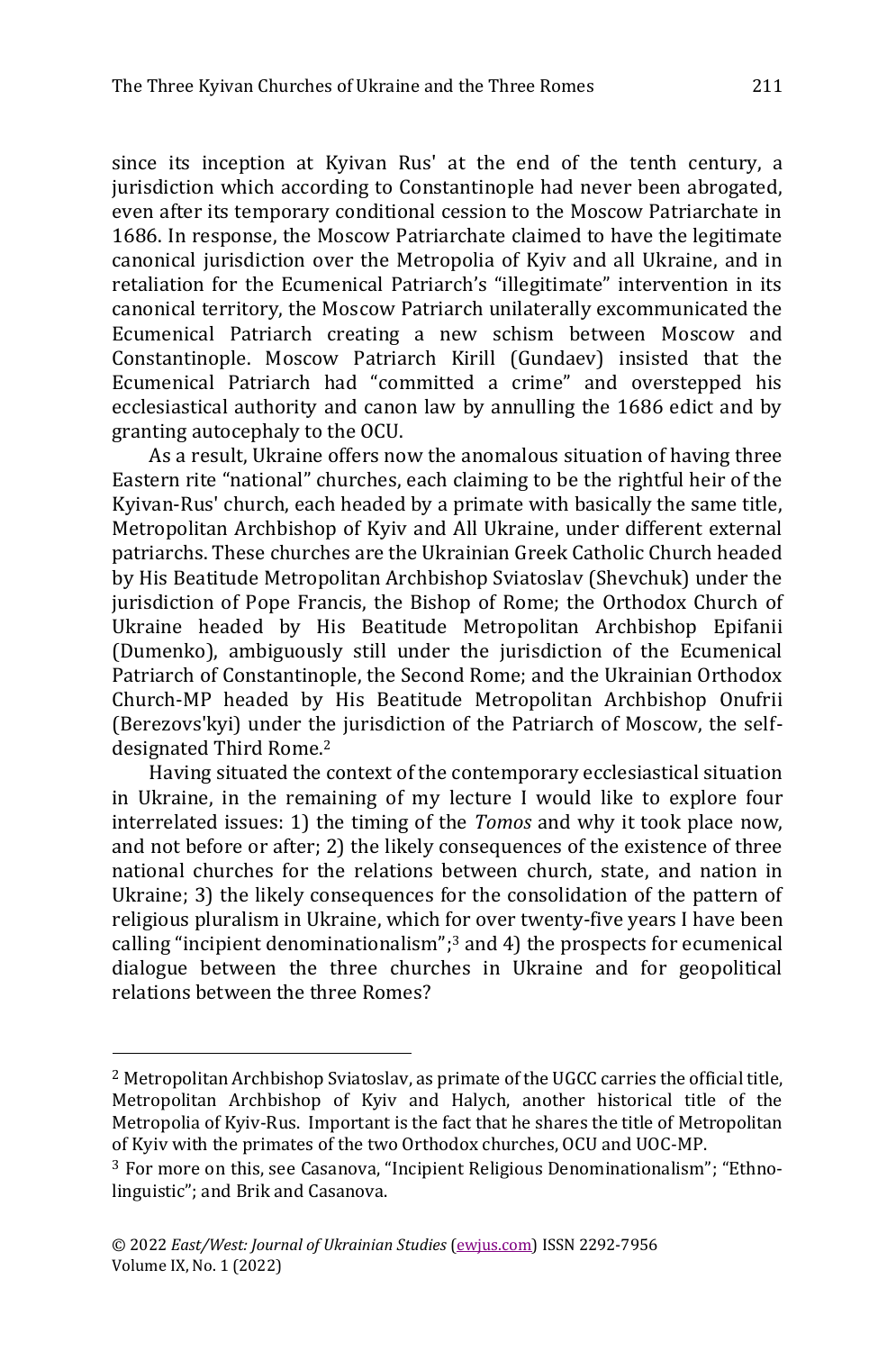1. THE TIMING OF THE TOMOS AND THE RELATIVELY SUCCESSFUL UNIFICATION OF UKRAINIAN ORTHODOXY

The two previous historical attempts to establish an autocephalous Ukrainian Orthodox Church, first in the midst of the Bolshevik Revolution and then during World War II, had failed for geopolitical and ecclesiastical reasons (Denysenko). After independence, post-Soviet Ukraine presented the anomaly of being a major Orthodox country with the second largest Eastern Orthodox population in the world, yet without its own autocephalous national Orthodox Church, as it had become the norm throughout the Orthodox world in the nineteenth century. The arrival of *glasnost* in 1989 and of independence in 1991, once again led to an explosive demand for Ukrainization of the churches and for autocephaly, as it had happened during World War II particularly in Volhynia. This time, the third rebirth of the UAOC started in the more religious Western oblasts, the historical stronghold of the Ukrainian Greek Catholic Church and of the Ukrainian Orthodox Church under Polish rule, which had been incorporated into Soviet Ukraine only at the end of World War II (Sysyn, "The Third Rebirth").

Soon there were three competing Orthodox churches in Ukraine: the historical UAOC; the newly formed UOC-KP as a breakaway from the Moscow Patriarchate, led by Metropolitan Filaret (Denysenko); and the remaining exarchate of the Russian Orthodox Church in Ukraine, which renamed itself UOC-MP (Denysenko 161–208). Despite the loss of large number of parishes and the sharp decline in affiliation and popularity within Ukrainian society, the UOC-MP remained the only canonically recognized church within global orthodoxy and the largest in terms of parishes. Moreover, it had at its disposal the enormous financial resources of the Moscow Patriarchate to continue rebuilding its institutional structures in Ukraine at a faster pace than its competitors. 4

In the long run, the ecclesiastical situation of Ukrainian orthodoxy was untenable. Longitudinal polling showed that a majority of Orthodox faithful no longer considered themselves affiliated with the UOC-MP, having left the Russian Orthodox church in order to worship in their own "national" Ukrainian Orthodox churches, or viewing themselves as "simply Orthodox," refusing any denominational affiliation. But those churches were not in communion with global orthodoxy. The UOC-MP, while still maintaining ownership of the largest number of church buildings, had de facto become a minority church in terms of affiliation. Yet, it claimed to be the only legitimate Orthodox church and claimed exclusive canonical jurisdiction

<sup>4</sup> For comparative numbers and analysis, see Brik and Casanova 263–64, et passim.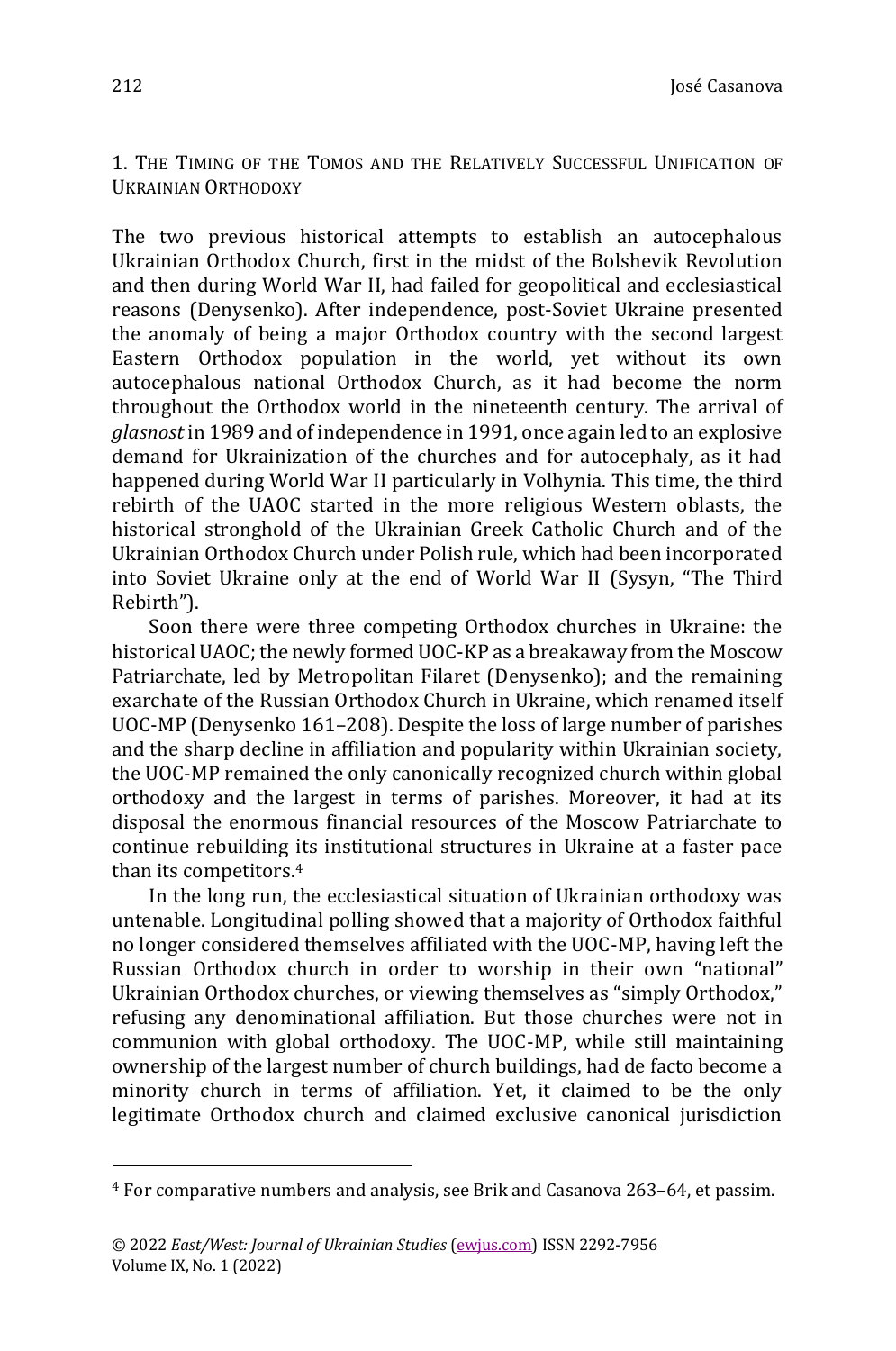over the entire territory of Ukraine, accusing the other Ukrainian churches of being "schismatic" and refusing to recognize the validity of their sacraments (baptisms, communions, or weddings).

But in the short run, there appear to be no easy way out of the conundrum of Ukrainian orthodoxy. Various attempts to unify the two independent Ukrainian Orthodox churches from below had failed. Enforced unification from above by the state could not work, given the complex plural religious structure of Ukraine and its geopolitical situation between Russia and the democratic West. Only unification under the Ecumenical Patriarch could offer ecclesiastical legitimacy, but at the price of forsaking the Kyiv patriarchate, something which the self-designated Patriarch Filaret seemed unwilling to do (Plokhy, "Ukrainian Orthodox").

The year 2014 marked a turning point. The unifying national-patriotic spirit of Maidan, the military response of the Putin regime through the annexation of Crimea and the war in the Donbas, the Russian World ("*russkii mir*") project advanced by the Moscow Patriarchate, and the increasing competition for the leadership of global orthodoxy between Constantinople and Moscow in preparation of the 2016 Pan-Orthodox Council of Crete, altogether opened up new favourable conditions that culminated in the Council of Unification and in the *Tomos* (Brik and Casanova 274–76).

The death of Metropolitan Volodymyr (Sabodan), also in 2014, and the elevation of Metropolitan Onufrii (Berezovs'kyi), known for his resistance to any type of Ukrainization, once again unsettled the dynamics within the UOC-MP. A small but significant number of prominent bishops, such as Metropolitan Oleksandr (Drabynko), prominent clerics such as Archpriest Heorhii Kovalenko, and prominent laity such as Kostiantyn Sihov, became now advocates of the process of unification of a canonically recognized Orthodox Church of Ukraine, under the Ecumenical Patriarch. President Petro Poroshenko, himself a member of the UOC-MP, became personally involved in negotiations with the Ecumenical Patriarch. Most importantly, diaspora bishops of the Ukrainian Orthodox Church in Canada and the United States became involved in the negotiations leading up to the Council of Unification, as exarchs of the Ecumenical Patriarch.

This time, Patriarch Bartholomew committed himself fully to the process of unification of an Autocephalous Ukrainian Orthodoxy Church under conditions laid down by him. He was well aware of the threat of breaking ecclesial unity with Moscow but also knew that what was at stake was the leadership of the Ecumenical Patriarch as *primus inter pares* within global orthodoxy. In return, the Ecumenical Patriarch would gain jurisdiction over the second largest Orthodox church in the world. However, the process had to take place according to the canons and under conditions set by the Ecumenical Patriarch. Ultimately, one could argue that the process succeeded this time because of the ability of all the parties involved in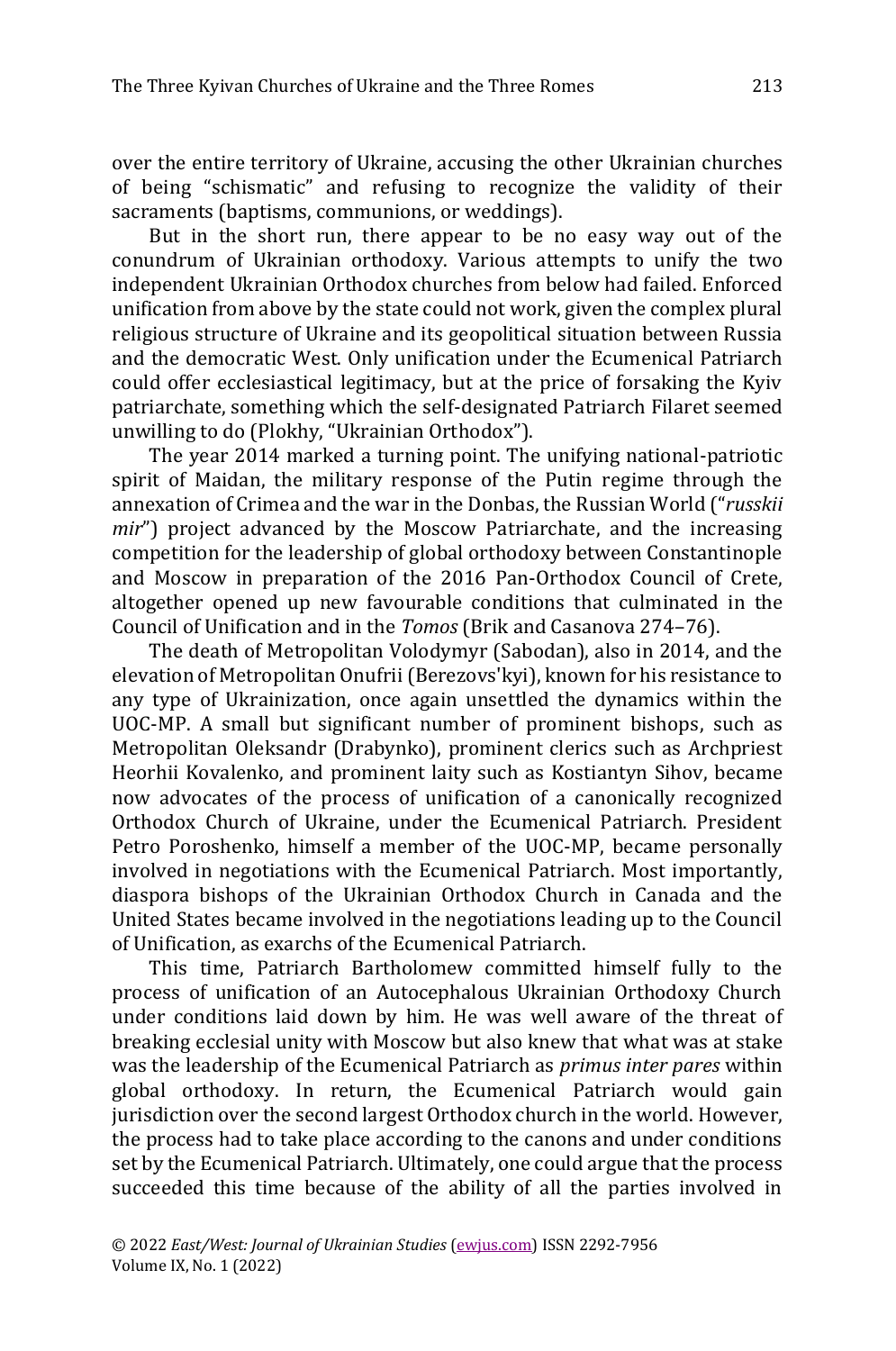convincing "Patriarch" Filaret to put aside for the time being his claims to the Kyiv Patriarchate and to step aside accepting the nomination of Metropolitan Epifanii as Primate of the new church.

## 2. CHURCH, STATE, AND NATION AFTER THE *TOMOS*

The German sociologist Max Weber offered parallel and related definitions of "state" and "church." According to Weber, "the state is a human community that (successfully) claims the *monopoly of the legitimate use of physical force* within a territory" ("Politics As a Vocation" 78). A church, in turn, is an ecclesiastical institution that claims the monopoly of the legitimate means of sacramental "grace" within a territory (Weber, "The Church" 1163). The monopolistic claims over a given territory is what church and state share. In fact, only the state's monopoly over the means of violence can enforce the church's monopoly over the means of grace over a territory. The moment one finds multiple competing churches distributed over a territory, their exclusive monopolistic claims become less and less credible without state enforcement, particularly under modern democratic conditions of popular sovereignty.

The process of unification of Ukrainian Orthodoxy into a single autocephalous church has partly succeeded, but the new Orthodox Church of Ukraine is unlikely to become "the national" Ukrainian Church in "symphonic" alliance with the state for three reasons.<sup>5</sup> First of all, constitutionally the Ukrainian state is a secular state that protects the freedom of religion of all the religious communities and eschews the establishment of any particular church. As has happened in the past since independence, particular presidential as well as local administrations may favour one church over others, but the structural conditions to elevate either OCU or any other church to the rank of quasi-establishment are missing (Shevel).

Second, there is no evidence of political support for the establishment of a national Orthodox church either among the political elites or among the population. Opinion surveys by the Razumkov Center since the *Tomos*  indicate that OCU has consolidated its position as the largest or most popular church in Ukraine. Approximately 33% of the Ukrainian population identify with the new church, while the identification with the UOC-MP has declined significantly to less than 20%. However, the most striking finding is the high percentage of the Orthodox Ukrainian population, also around 33%, who declare themselves "simply Orthodox," unwilling to take sides for one

<sup>5</sup> On the model of Orthodox church-state *symphonia,* see Antonov.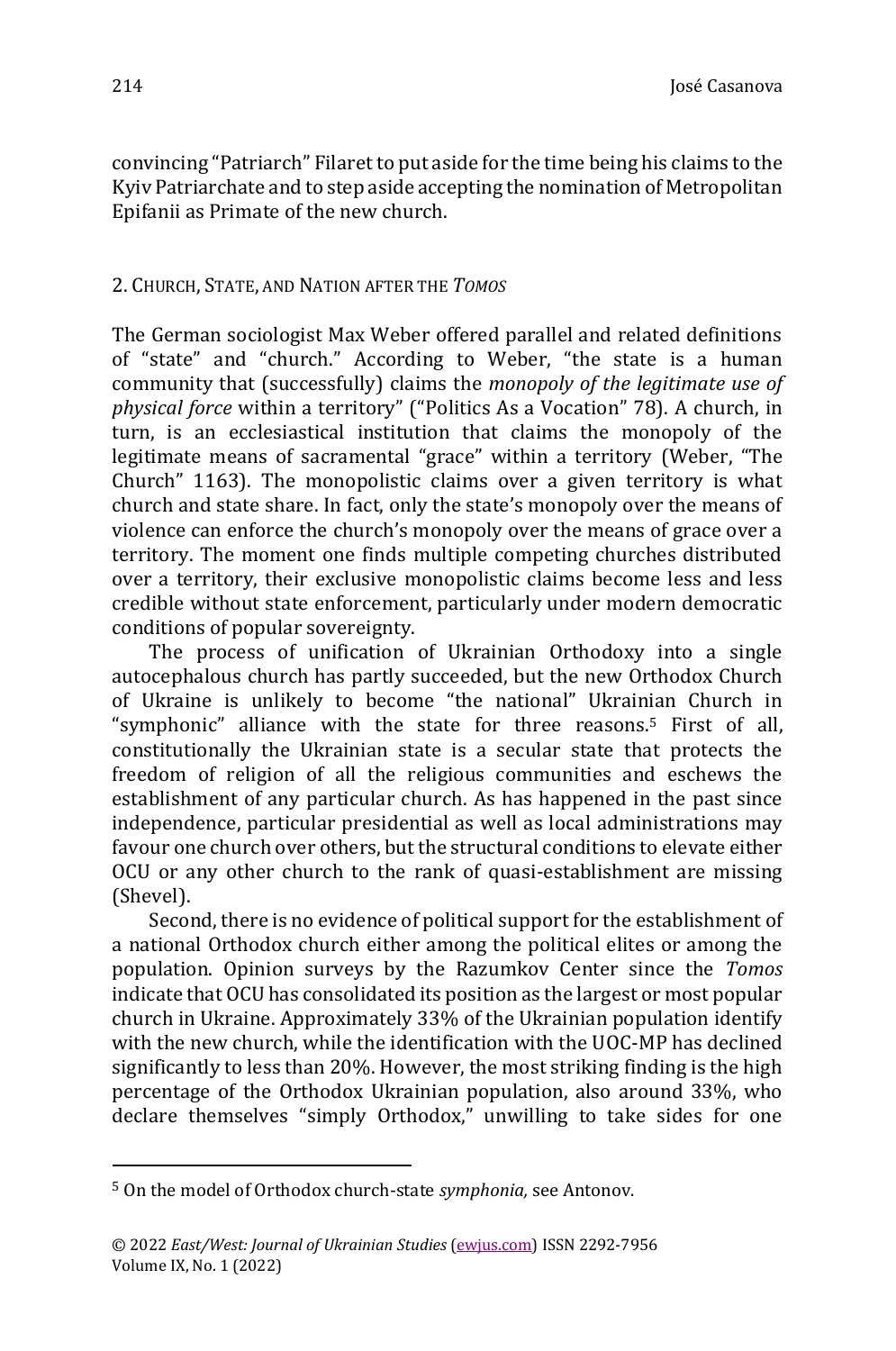denomination or another (Razumkov Center). Yet, according to a more recent survey by the reliable Kyiv International Institute of Sociology (KIIS), over half (58%) of the Ukrainian Orthodox population claimed affiliation with OCU, while the affiliation with the UOC-MP had also grown slightly to 25%. Most significantly, the proportion of those defining themselves as simply Orthodox had diminished to 12% (Kyivs'kyi mizhnarodnyi instytut sotsiolohii). If the trend continues, if will be a clear sign of a consolidation of denominational affiliation between the two Orthodox churches.

Third, the very attempt to establish politically a national Orthodox church would most likely open up new dynamics of conflict with the Ukrainian Greek Catholic Church and the UOC-MP, and would unsettle the positive dynamics of religious pluralism, peaceful co-existence and civic collaboration among all religious communities of Ukraine—Orthodox, Christian, and non-Christian. The experience of Maidan, when many of the religious communities of Ukraine worked together actively in support of the Revolution of Dignity (2013–14), for democracy, an open civil society, and a Ukrainian nation for all Ukrainians, irrespective of language, faith or ethnicity, confirmed the value of religious pluralism in building a democratic Ukraine (Casanova, "Ukrains'kyi Maidan").

His Beatitude Epifanii himself has reiterated that OCU does not aspire to became the established national church of Ukraine. In his official remarks on his visit to the Lviv Polytechnic National University on 12 September 2019, Metropolitan Epifanii stated:

"We, as the unified recognized Ukrainian Orthodox Church, are willing to further maintain good, warm and friendly relations with the Ukrainian Greek Catholic Church. . . . In fact, we see that we are moving in the same direction, we all want to see a successful, integral, independent Ukrainian state. Our Church stands on a patriotic basis, as well as the Greek Catholic Church." He [Epifanii] recalled that he had repeatedly met with the head of the UGCC Sviatoslav Shevchuk and discussed future cooperation with him because, in his opinion, it was necessary to "look for common ground that unites us and does not separate us." (qtd. in Filatova)

However, in countering the Patriarchate's claims of canonical jurisdiction over the territory of Ukraine, Metropolitan Epifanii has lately also begun to use the problematic language of territorial canonical jurisdiction, stating that "all Orthodox parishes within the borders of Ukraine belong to the Orthodox Church of Ukraine" (Mytropolyt Epifanii).<sup>6</sup>

<sup>6</sup> Unless otherwise stated, all translations are my own.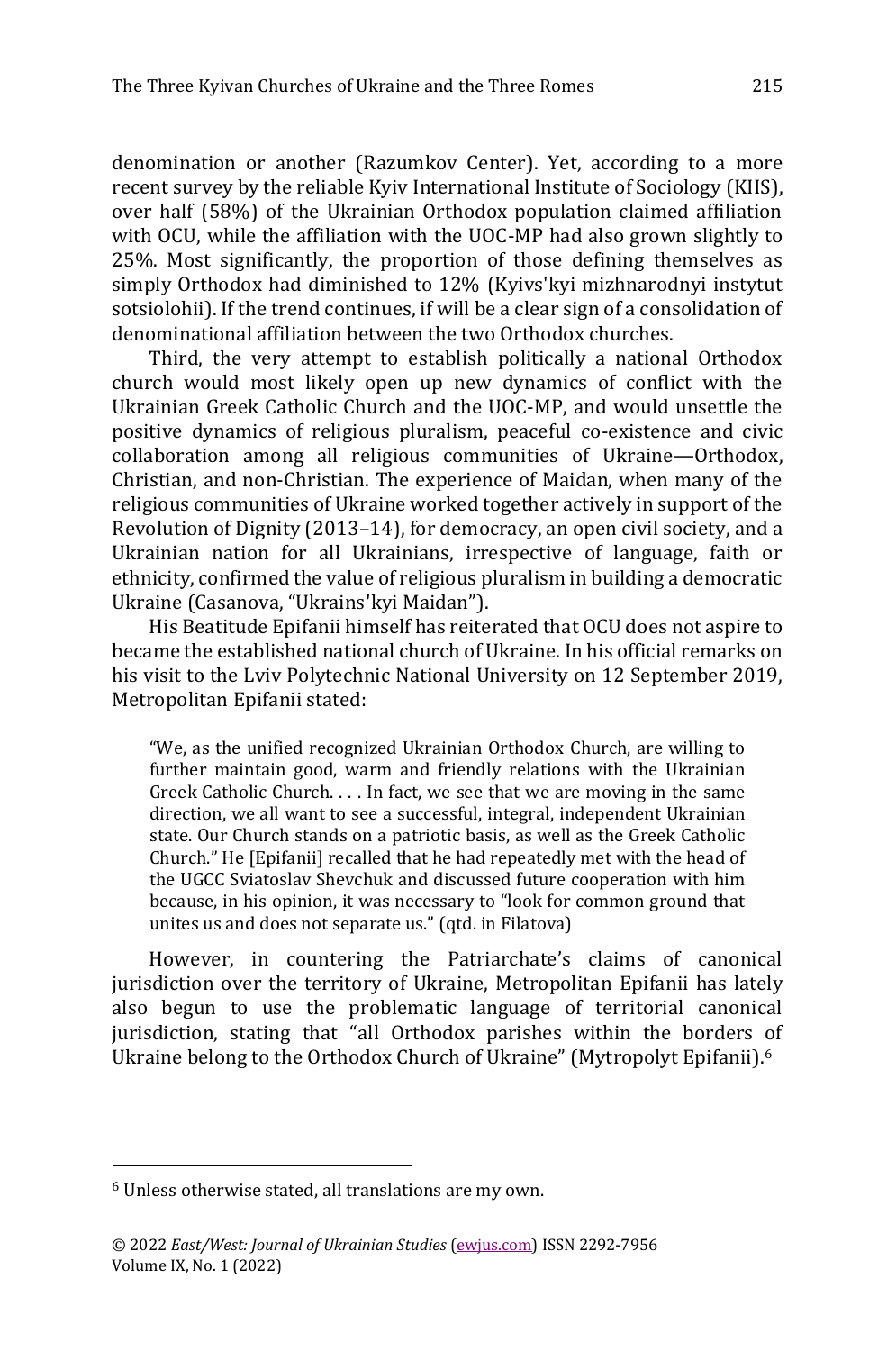3. CONSOLIDATION OF RELIGIOUS PLURALISM AND THE PATTERN OF INCIPIENT DENOMINATIONALISM

For over twenty-five years I have been arguing that the pattern of religious pluralism that is consolidating in post-Soviet Ukraine, a pattern with multiple competing "Eastern" national churches and relatively free exercise for other "Christian" and "non-Christian" religious communities, is unique not only among Orthodox countries but also among European societies.<sup>7</sup> I call it "incipient denominationalism" because it shows some structural similarities with American denominationalism. It is obvious, however, that the Protestant sectarian sources of American denominationalism, reinforced by the plural dynamics of religious immigration from all world religions and cultures of the world, are different from the soft confessionalization of an Orthodox majoritarian country like Ukraine caught between the Catholic pluralist culture of the Polish-Lithuanian Commonwealth and the Imperial Russian Orthodox Church (Casanova, *Global Religious* 16–36, 48–52).

The dynamics of religious pluralization in post-Soviet Ukraine started in the Lviv oblast in 1989, spreading from there first to the Western oblasts and then to the rest of Ukraine. It was the enforced confessionalization of the Ukrainian Greek Catholic population and of the Ukrainian Orthodox population of the Western oblasts into Russian Orthodoxy after their incorporation into Soviet Ukraine that paradoxically created the conditions of possibility for religious pluralization (Bociurkiw, *The Ukrainian* and "The Orthodox Church"; Denysenko 135–60). After 1989, over half of the population of the Lviv oblast opted to return to the Ukrainian Greek Catholic church, which had been liquidated by the Soviets and the Moscow Patriarchate in the Lviv Sobor of 1946. But over 30% of the population chose to remain Orthodox in any of the three soon available options (UAOC, UOC-KP, UOC-MP).<sup>8</sup> In short order, the Lviv oblast became the most religiously pluralistic oblast of all Ukraine. The competition between the four national churches opened possibilities for other religious communities also to thrive.

Vlad Naumescu's ethnographic study of the transformation of the Sykhiv district on the outskirts of Lviv offers a clear illustration of the dynamic of denominationalism from below, characterized by soft confessionalization, and flexible and fluid confessional boundaries, under what Naumescu characterizes as an "orthodox imaginary" (*Modes of Religiosity* and "Encompassing Religious Plurality"). The old village of Sykhiv had been a predominantly Polish settlement before the war. The Polish *kościół* of St. Mikhail became briefly a Greek-Catholic *tserkva* after the ethnic Polish

<sup>7</sup> See references in footnote 3, above.

<sup>8</sup> The Religious Information Service of Ukraine (RISU) offers data on changes in the religious organizations of Ukraine annually from 1999 to 2019. See "Statystyka."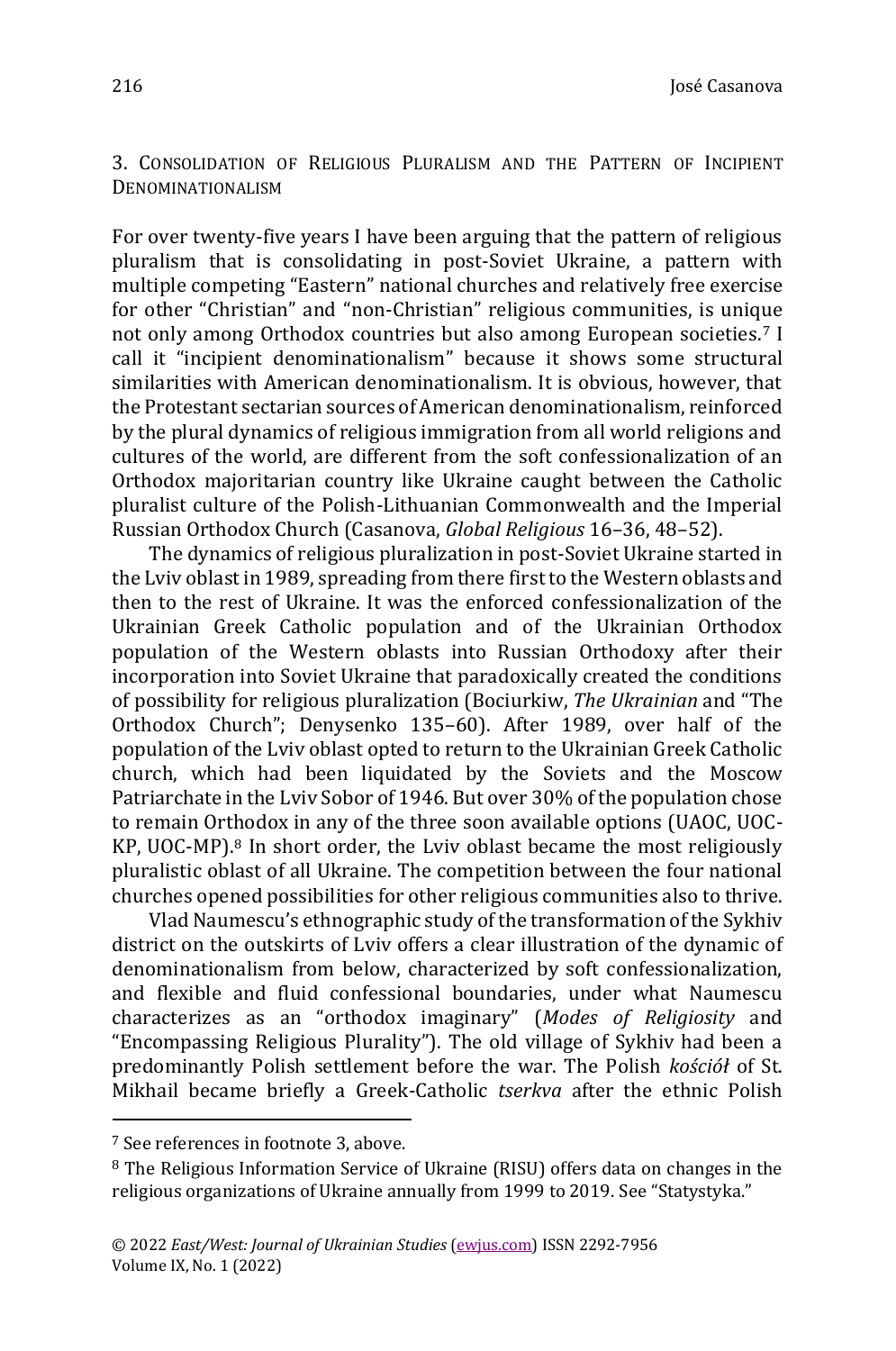population was relocated forcibly to Poland, and then a Russian Orthodox church after 1946. Under the Soviet regime, the area was turned into a proletarianized suburb of Lviv with an open central square filled with the Communist Party headquarters and other Soviet administrative buildings. After 1991, all the open spaces around the central square began to be filled up with churches of different denominations: two Orthodox (MP and UAOC), two Protestant (Baptist and Pentecostal) and an imposing Jehovah's Witness Kingdom Hall, all dwarfed by the magnificent Ukrainian Greek Catholic Church of the Nativity of the Holy Virgin, designed by the Ukrainian-Canadian architect Radoslav Zuk, on which grounds took place the meeting of Pope John Paul II with Ukrainian and Polish youth (half a million strong) in his 2001 visit to Lviv ("Pastoral Visit"; "Pope Preaches"). I do not believe that one can find anywhere else in Europe a square with such a diversity of churches, all built within the last thirty years.

In the seventeenth century, Lviv had served as the stronghold of Orthodoxy against the Union of Brest (Sysyn, "The Formation"). Later, after the partition of Poland, under the Austro-Hungarian empire, Lviv became the stronghold of the Greek Catholic Church, differentiating ethnic Ukrainians from the many other ethno-religious communities in Halychyna (Himka, "The Greek Catholic Church"). After World War II, despite a significant number of Russians settling in the city of Lviv, Lviv oblast became for the first time an ethnically and religiously homogeneous region, ethnically Ukrainian and religiously Russian Orthodox. Under such conditions of frequent re-confessionalizations, denominational switching does not signify properly conversion to another religion, but rather adapting one's core religious sensibility to changed circumstances (Metreveli, *Orthodox Christianity* and "Sentimental Orthodoxy"). Public opinion surveys in Ukraine indicate that in addition to those that tended to declare themselves "simply Orthodox," close to 10% would declare themselves "simply Christian" or "just a believer."<sup>9</sup> The proportion of atheists and unbelievers by contrast is relatively low, between 6 and 7 percent of the Ukrainian population, according to the latest KIIS's survey (Kyivs'kyi mizhnarodnyi instytut sotsiolohii). <sup>10</sup> The picture that emerges is that of a majoritarian Orthodox country (over 70% of the population), with an Orthodox imaginary and a marked religious sensibility, soft confessionalization, hybrid religiosity, fluid denominational boundaries and tolerance of the religious other.

<sup>9</sup> The different results often depended on the different formulations of the various questionnaires.

<sup>10</sup> The proportion of "unbelievers" in the Ukrainian population has decreased continuously and progressively since the early 1990s, when it stood in the low 30s, to most recently when it has oscillated between the low teens and high single digits.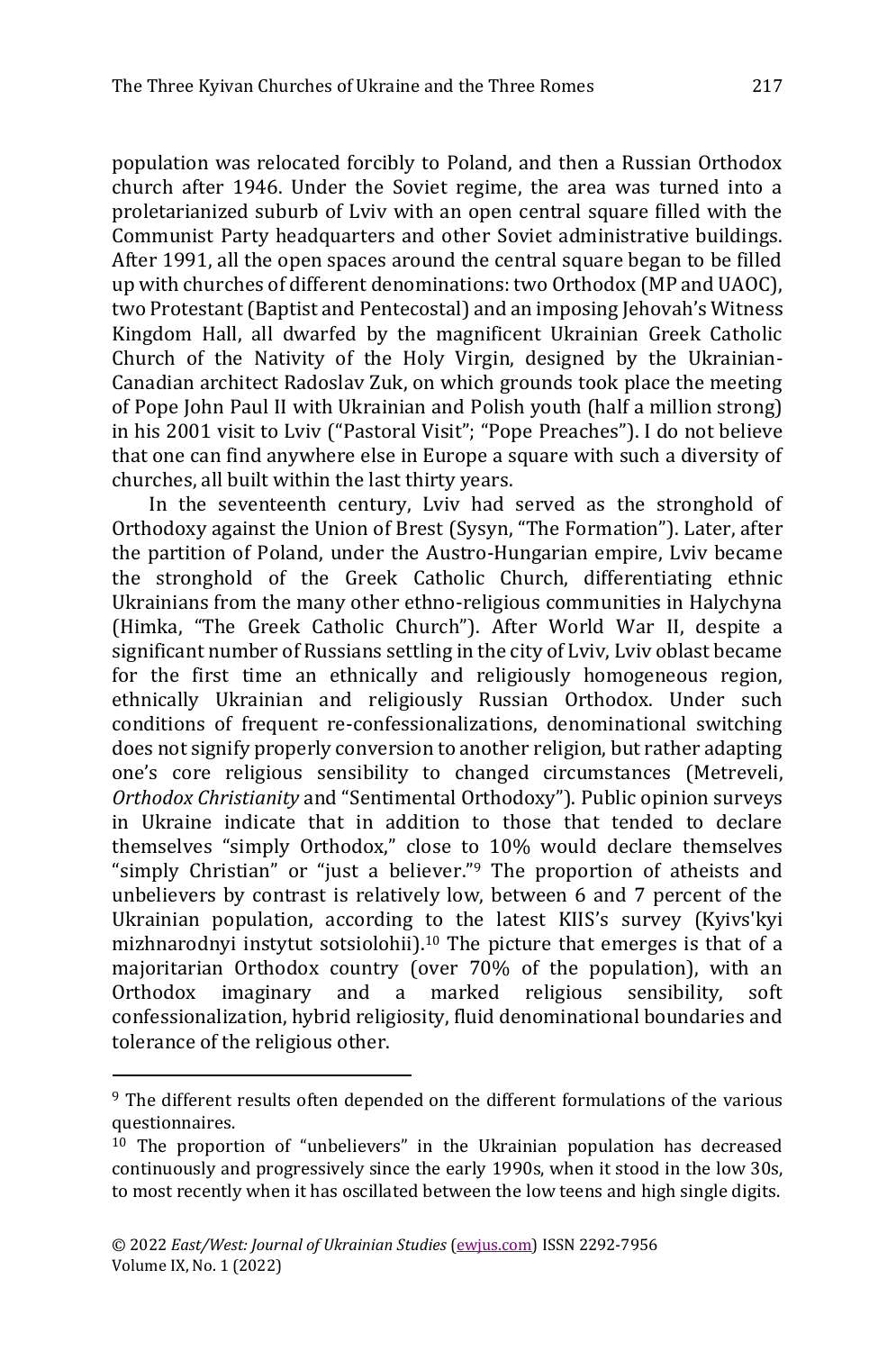José Casanova

AUCCRO, the ALL-Ukrainian Council of Churches and Religious Organizations, may be viewed as the institutional expression of Ukrainian denominationalism. It encompasses representatives of all religious communities of Ukraine: Orthodox, Greek Catholic, Roman Catholic, Protestant in multiple denominations (Evangelical Baptist, Pentecostal, Lutheran, Presbyterian, Adventist, Jehovah's Witness, Mormon, etc.), plus Jewish and Muslim religious communities. What makes the council unique is the fact that the presidency rotates among its members every six months, denotating the equality of all denominations without distinction. I do not believe that any other country in Europe has or could have such a council of religious communities.

A few historical vignettes may serve to illustrate this striking pluralism in a European context. On 22 January 2014, in the midst of the Maidan mobilization, an official delegation of AUCCRO visited Ukraine's President Viktor Ianukovych with two main petitions (Casanova, "Maidán ucranio"). The first was an urgent demand that the government and security forces should use maximum restraint in order to avoid bloodshed and violence in responding to the Maidan protest movement and that a maximum effort should be made to ensure that the conflict and the confrontation between the government and the Maidan movement be resolved through peaceful negotiations and political dialogue. The second petition was actually an offer of mediation, whereby all the religious communities of Ukraine represented in AUCCRO expressed their readiness to serve as *bona fide* mediators between the government and the opposition and between all the social and political forces.

Striking about the delegation was the fact that it was composed of high representatives of all the religious communities of Ukraine. There were representatives of the three Orthodox churches as well as of the Ukrainian Greek Catholic Church. There were also official representatives of the other Christian communities of Ukraine, of the Roman Catholic Church as well as of the three main communities from the Reformed tradition—the Evangelical Lutheran Church, the Association of Ukrainian Baptists, and the Ukrainian Association of Pentecostal Assemblies. In addition, there were also representatives of the Jewish and Muslim communities of Ukraine. Each and all the representatives of such an ecumenical body spoke in unison in support of a peaceful and negotiated resolution to the conflict. This was at a time when the government had announced plans to pass legislation at the Ukrainian National Assembly which would basically decriminalize the increasingly violent crackdowns of the security forces while criminalizing any Maidan-like peaceful civil activities.

Fortuitously, the Ukrainian Orthodox Church-Moscow Patriarchate (UOC-MP), at the time the largest religious community of Ukraine, at least in terms of the number of parishes, and the one closest to the Ianukovych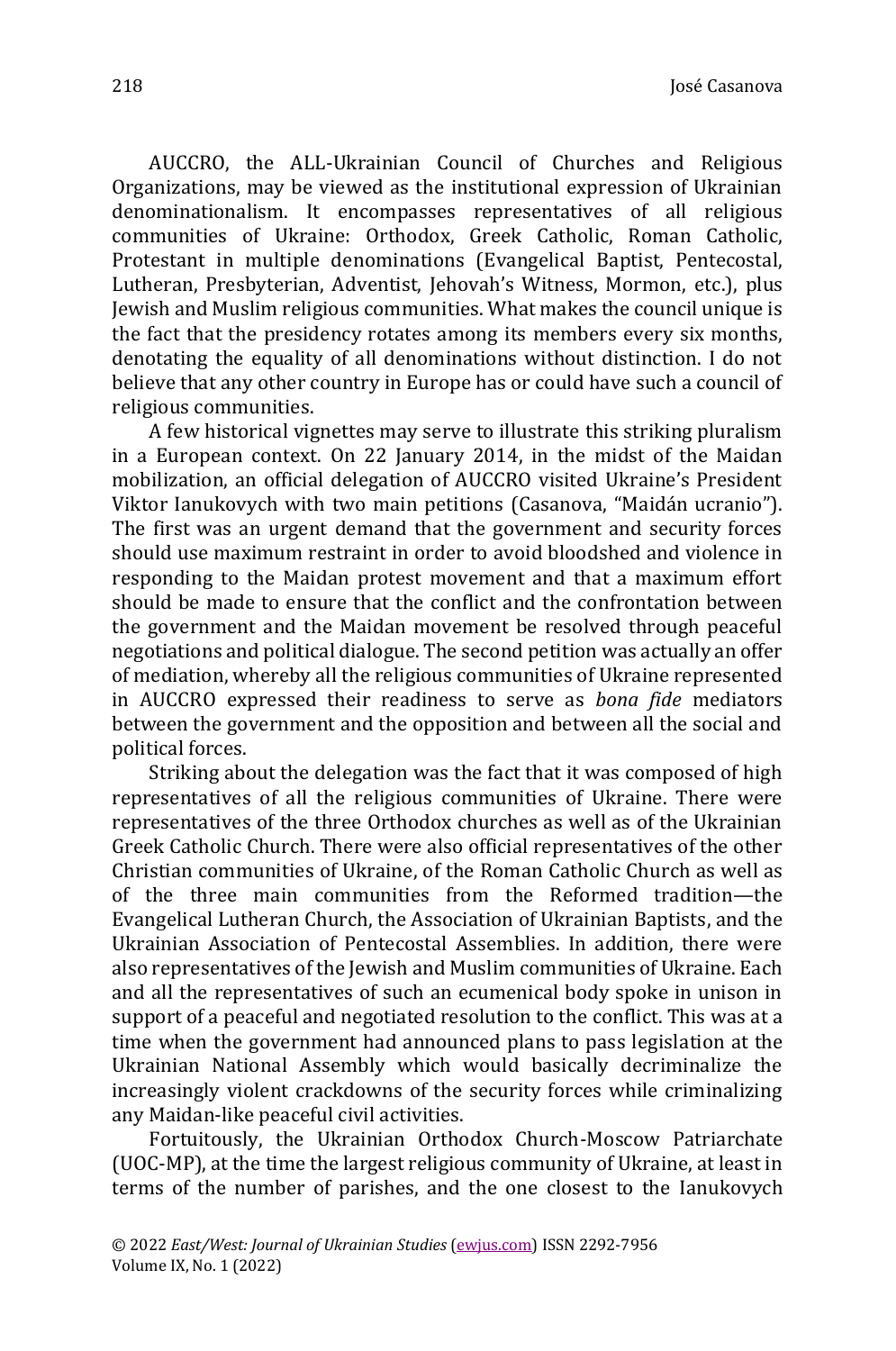regime, happened to occupy the rotating presidency of AUCCRO. Therefore, Metropolitan Onufrii felt compelled somewhat reluctantly to lead the delegation and support its demands. The religious situation in Ukraine had been radically different only 25 years earlier, before Gorbachev's *glasnost*  policies arrived belatedly in Ukraine in 1989. At the time, the Russian Orthodox Church was for all practical purposes the only officially recognized Christian Church in Ukraine, claiming canonical hegemony over the entire Soviet Republic.

In March 2019, at the initiative of the Chief Rabbi of Kyiv and Ukraine, Yakov Dov Bleich, who at the time was serving as the rotating chair of AUCCRO, a delegation representing all the religious communities of Ukraine (Christian, Jewish, and Muslim) travelled together in pilgrimage to the Holy Land and met with Israeli government officials to discuss Ukrainian-Israeli relations ("AUCCRO Met").

Throughout 2021, AUCCRO delegations have met regularly with parliamentarians and government officials in the ministries of education and science, and health and defence to discuss a wide range of issues, including the promotion of spiritual and moral education, countering the Covid-19 pandemic, organizing military chaplaincies, combatting domestic violence, and promoting family values and the education of children and youth. What is striking from a comparative perspective is that all these initiatives take place as a consensual collaboration between all the religious communities of Ukraine and government agencies.<sup>11</sup>

In June 2021, on the occasion of the twenty-fifth anniversary of AUCCRO, the Ukrainian Post Office issued a commemorative stamp ("Redemption"), while at a conference celebrating the anniversary, Metropolitan Archbishop Sviatoslav, head of the UGCC and rotating chair of AUCCRO, indicated rightly that "There is no such Council anywhere else in the world." In his welcoming speech, he added: "The slogan 'We are all equal, but everyone is different,' which we chose to describe the All-Ukrainian Council of Churches and Religious Organizations, is the key to solving difficult tasks and serving for the common good" ("'There Is No Such Council'").

One could say that the town of Sykhiv offers a picture of denominationalism from below at the local level, while AUCCRO offers a picture of denominationalism from above at the institutional level of religious organizations. Moreover, after Maidan, it was striking to observe that politicians occupying four of the highest offices in the democratic system of Ukraine were affiliated with four different religious denominations: President Petro Poroshenko was Orthodox (Moscow Patriarchate); Prime Minister, Arsenii Iatseniuk, was Ukrainian Greek

<sup>&</sup>lt;sup>11</sup> See the numerous entries of RISU (Religious Information Service of Ukraine) on AUCCRO ("AUCCRO").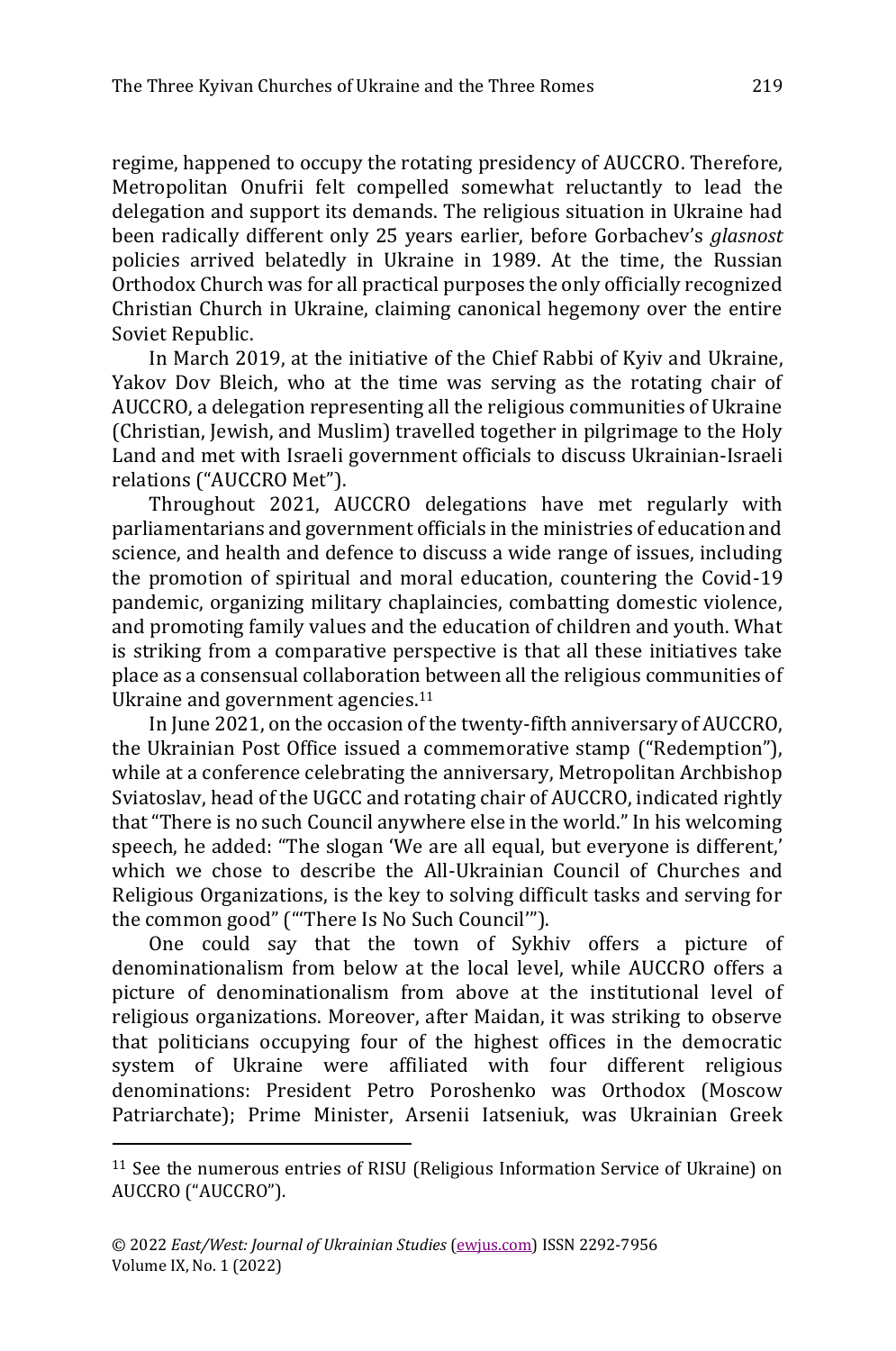Catholic; Oleksandr Turchynov, Speaker of Parliament, Interim President and Secretary of the National Security and Defence Council during the war in the Donbas was a Baptist minister; and Volodymyr Hroisman, Chair of the Verkhovna Rada and later Prime Minister, was Jewish (previously he had served as elected Mayor of Vinnytsia).

I am leaving aside the question whether these politicians were, in fact, religious practitioners in their respective denominations. Significant is the fact that they were not political representatives of religious communities but simply politicians elected by the people not because but most likely irrespective of or despite their religious affiliation. Religious pluralism is an important fact of Ukrainian civil society, but it is not a relevant political phenomenon in and of itself. This makes it worth noticing. Again, such a phenomenon of the four highest elected officials in a democratic political system being members of four different religious denominations, is practically unthinkable in any other continental European country.

#### 4. THE THREE KYIVAN CHURCHES AND THE THREE ROMES

Let me finally return to the key topic of my lecture, "the three Kyivan Churches and the three Romes," in order to show how all three local national churches are embedded in global transnational networks. In fact, we could do the same with every other religious community of Ukraine. All of them are local, but all of them are embedded in wider transnational networks: Roman Catholics of course, but also all Protestant groups, and Jehovah's and Mormons, and of course the Jewish and the Muslim communities. They are embedded in what could be called global ummas, something which as I have emphasized in my writings is characteristic of our contemporary global age, though not unique to it (Casanova, *Global Religious Dynamics* 61–66; "The Karel Dobbelaere Lecture"; "From Modernization"; "Religion").

The reference to the three Romes points to the late nineteenth century ideological construction of the Christian imperial identity of Moscow in the early modern era, from the fifteenth to the seventeenth century, as the Third Rome (Strémooukhoff). The claim was that Muscovy and the Patriarch of Moscow had superseded the Second Rome, in the same way as the New Rome, that is, Constantinople, the Eastern Roman Empire, and the Ecumenical Patriarch had superseded the First Rome, the Latin Roman Empire and the Papacy, after the fall of Rome in the fourth-fifth centuries.

I only bring back the concept of the Third Rome because it underlies the "Russian World" project and the ongoing claims of the Moscow Patriarchate and the imperial claims of the Russian Federation over Ukraine (Laruelle; Soroka; Engström). Moreover, one could argue, following Frank Sysyn, that notwithstanding the claims of their common origins in Kyivan Rus', the real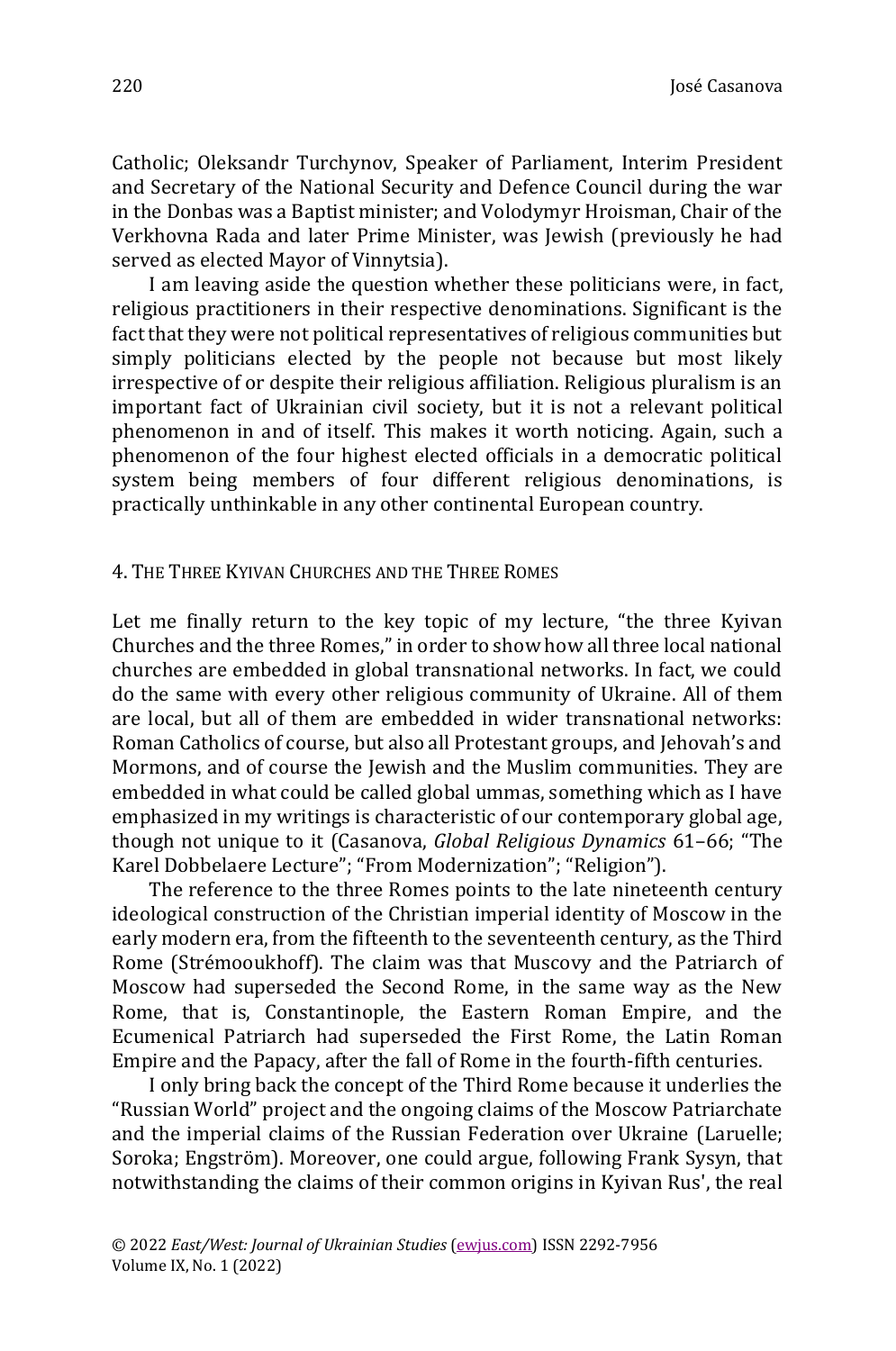historical origins of the differentiation between the three Kyivan churches of Ukraine can be traced back to the early modern period between the sixteenth and the seventeenth centuries ("The Formation"; "The Ukrainian Autocephalous").

The conquest of Constantinople by the Ottoman Turks in 1453 marked the fall of Byzantium, "the Second Rome." This fall triggered both, the search of new routes to the Indies by the Iberian Catholic powers and the proclamation of Moscow as the Third Rome. In 1492, the very same year of Columbus's arrival in the Americas that initiated the age of discoveries and the historical globalization of Catholicism, Metropolitan Zosima of Muscovy in his work *Izlozhenie paskhalii* (*Presentation of the Paschalion*) called the Grand Duke, Ivan III, "the new Tsar Constantine of the new Constantinople— Moscow." A few years later, in a letter addressed to a grand princely official written in 1523–24, monk Filofei stated that "all Christian empires have come to an end and are gathered together in the single empire of our sovereign in accordance to the books of prophecy, and this is the Russian empire: because two Romes have fallen, and a third stands, and a fourth there shall not be" (Poe 4).

Clerics in Moscow explained the fall of Constantinople as the divine punishment for the sin of the Union with the Catholic Church at the Council of Florence. The doctrine of the Third Rome implied that Moscow had become the heir of the Second Rome in its dual dimension of imperial sovereignty and ecclesiastical supremacy. Moscow rulers adopted the title of Russian Tsars claiming the inheritance of both Kyivan Rus' and Byzantium. The captivity of the Ecumenical Patriarch of Constantinople and of all Orthodox churches in the Balkans and the Middle East under the Ottoman Empire seemed to justify the rediscovery in the nineteenth century of the ideological fiction of "the Third Rome," sacralizing the emergence of the Holy Russian Empire as the protector of Holy Orthodoxy around the world.

The reference to the sin of the Union of Orthodoxy with the Catholic Church at the Council of Florence brings us to the sin of the Union of Brest in 1596, which marks the historical foundation of the Uniate Greek Catholic Church. The story of Florence repeats itself. While most of the Orthodox episcopal hierarchy at both councils was ready to entertain union with Rome in order to overcome the schism between Eastern and Western Christianity, upon hearing the news back home the local clergy, the monks, and the laity rebelled and rejected the union. Thus, the emergence of a Greek Catholic Church aimed to serve as bridge for ecumenical dialogue between East and West, was, in fact, viewed with suspicion on both sides as being truly neither "Catholic" nor "Orthodox" (Gudziak; Pelikan).

There is no doubt that Halychyna, the region that became eventually the primary home of the Greek Catholic Church, has served as the primary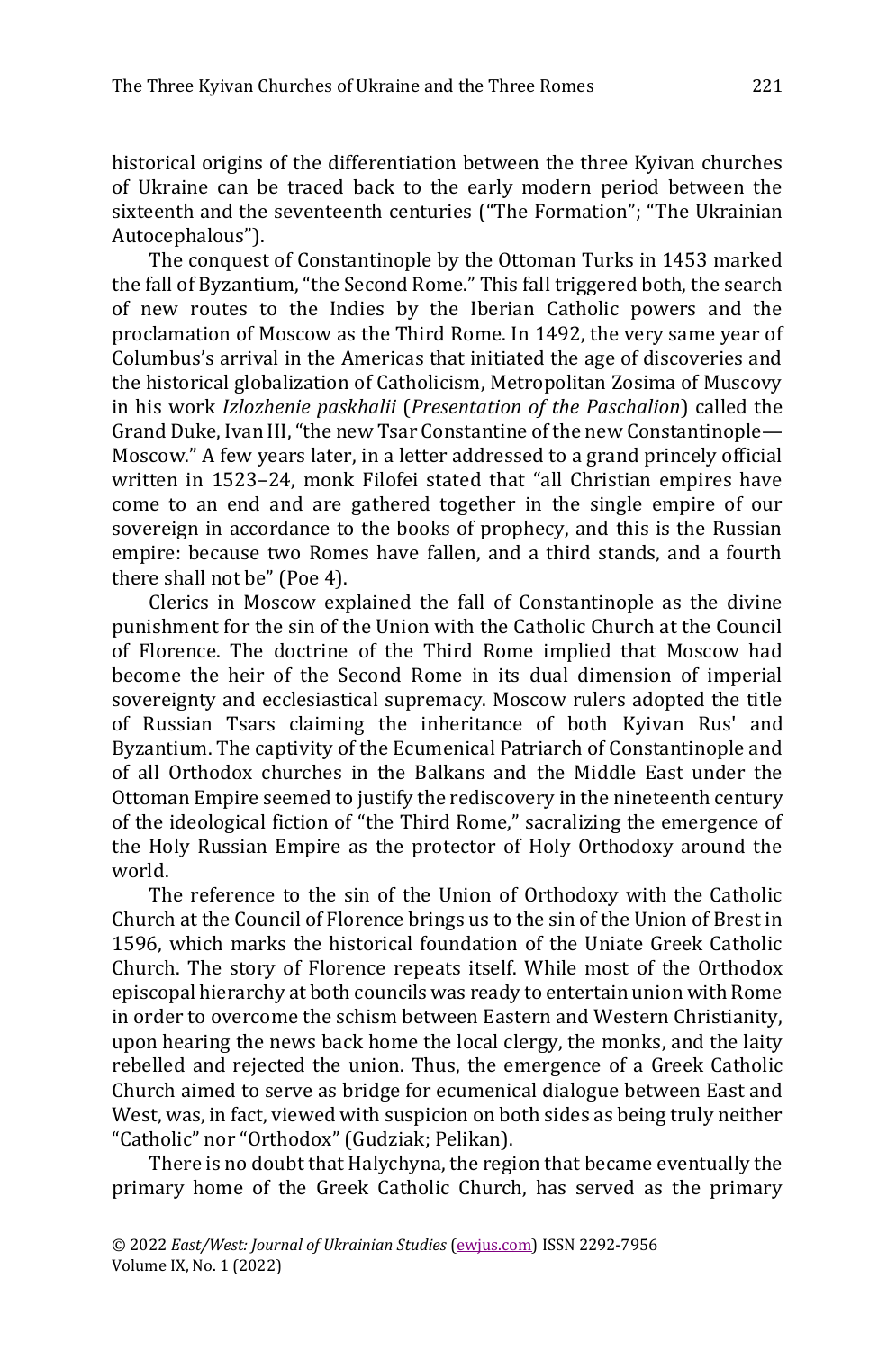José Casanova

catalyst of a differentiated Ukrainian national identity against Catholic Poland and Orthodox Russia, and is in this respect one of the primary carriers of Ukrainian nationalism (Himka, *Religion and Nationality*). Indeed, Galicians like to refer to themselves as the Piedmont of Ukrainian national resurgence and unification. The analogy is actually inappropriate and hides more than it reveals. After all, the Kingdom of Savoy, Piedmont, and Sardinia was the hegemon that unified the Kingdom of Italy. Galicia has not been the hegemon, but rather a crucial dissolving catalyst that helped to precipitate the independence and separation of post-Soviet Ukraine from the Russian Federation.

In the same way that Putin has implicitly acknowledged that the Soviet Union could not stomach, i.e., absorb well, the annexation of Halychyna, expressing the wish that Galicia be re-absorbed by Poland so that the project of New Russia (*Novorossiia*) could succeed, Metropolitan Ilarion (Alfeev) and other representatives of the Moscow Patriarchate view "Uniatism" as the cause of all the troubles and schisms of Ukrainian Orthodoxy.<sup>12</sup> In fact, in every dialogue with Rome, Moscow reasserts that the Uniate Church remains the main obstacle for any meaningful and substantive ecumenical dialogue and that only the abolition of the Uniates and their absorption into the Roman Catholic Church would make a truly ecumenical dialogue possible beyond the instrumental useful alliances they are pursuing now.

We have referred before to the crucial role played by Bishop Ilarion (Rudnyk) of the Ukrainian Orthodox Church of Canada and Archbishop Daniel (Zelensky) of the Ukrainian Orthodox Church USA, as exarchs of the Ecumenical Patriarch in the negotiations leading to the Council of Unification. Without them, it may not have succeeded. The immigrant diasporas were equally crucial for the survival of the Ukrainian Greek Catholic Church and for its extraordinary post-Soviet revival.

One only needs to consider the role of the diaspora in the ecclesiastical careers of the last "Patriarchs" of the UGCC in post-Soviet Ukraine. Cardinal Josyf Slipyi spent the last twenty years of his life in Rome after having been released from the Gulag in 1963. Cardinal Myroslav Lubachivsky was ordained a priest by Metropolitan Andrei Sheptyts'kyi in 1938 in Lviv and spent most of his priestly life in the United States, before moving to Rome as coadjutor to Cardinal Slipyj in 1979; he then returned to Ukraine as head of

 $12$  In a recent interview with the propaganda TV channel "Russia 24," Moscow Patriarch Kirill stated: "The greatest tragedy is that Ukraine was divided on religious grounds, and this division did not begin today or in our time. The emergence of Uniatism was the first such blow to Ukraine, then there were the divisions in the twentieth century, and no one will convince me that this is not a plan aimed at weakening the spiritual life of Ukraine, breaking the unity of historical Rus'" ("Patriarkh Moskovs'kyi").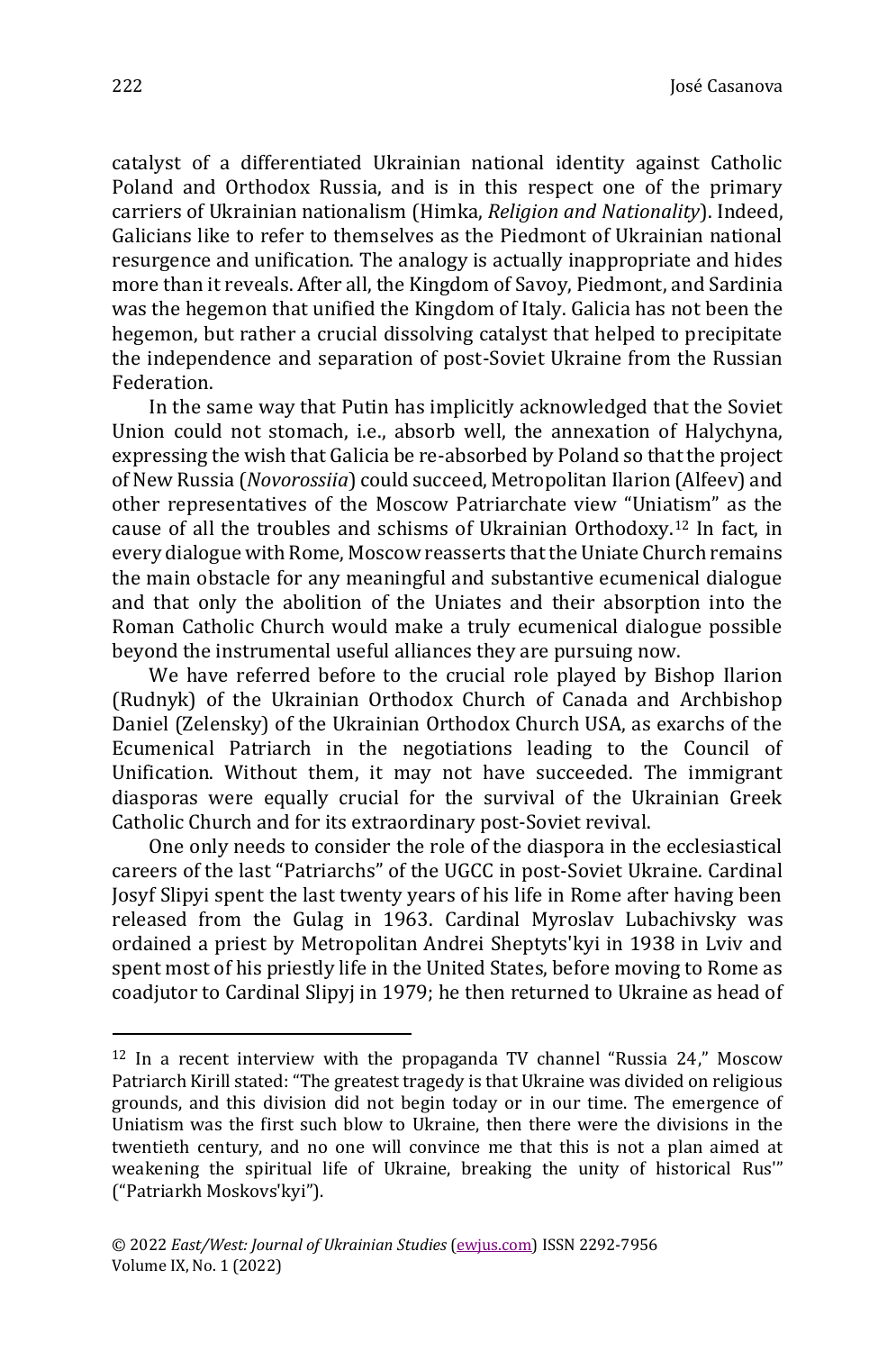the UGCC. Cardinal Lubomyr Husar, a native of Lviv, emigrated to the US after World War II, where he worked as a priest from 1958 to 1969, before moving to Rome and becoming a Studite monk in 1974 and moving back to Ukraine in 1994 where he served as head of the UGCC from 2001 to 2011. Finally, Metropolitan Archbishop Sviatoslav Shevchuk was ordained a priest in Lviv in 1994, earned a doctorate in theology in Rome, served as rector of the Lviv seminary, and then moved to Argentina to serve as Bishop of the Ukrainian Greek Catholic Eparchy in Buenos Aires from 2009 to 2011, before returning to Ukraine upon his election as Major Archbishop of the UGCC, replacing Husar.

If the Galician immigrant diasporas have been crucial for the development of post-Soviet independent Ukraine, this has been in large part thanks to the role of the UGCC in these diasporas. Indeed, paradoxically, the most regional and local of churches, just a Galician church, has become thanks to emigration a truly global church. This is an advantage that few other migrant regions or even migrant nations have, other than perhaps the Armenian global diaspora, organized also through a single global autocephalous church.

The Irish and Italian diasporas are larger and even more global, but they are embedded within the global Roman Catholic Church without their own autocephalous ecclesiastical structure. Ukrainian Greek Catholics have understandably mobilized for decades for a Patriarchate of their own (Plokhy, "Between Moscow"). The Metropolitan Major Archbishop of the Ukrainian Greek Catholic Church officially does not carry the title of Patriarch, even though unofficially he is recognized as Patriarch by all the faithful. De facto, however, the UGCC functions ecclesiastically as a patriarchate structure under the Metropolitan Archbishop of Kyiv and Halych.

The synodal (i.e., *sobornist'*) organization of the Synod of UGCC Bishops is crucial for the autonomous patriarchal structure of the church. The Synod meets regularly, usually annually, mostly in Ukraine, though in 2019 it met in Rome and occasionally has met in the Americas. Presently, it has 36 eparchies and exarchates, 17 in Ukraine and 19 outside Ukraine throughout the global diaspora. In the Ukrainian immigrant diasporas overseas, there are 5 dioceses in Canada, 4 in the US, 2 in Brazil, 1 in Argentina, and 1 in Australia, while in Europe there are 2 in Poland and 1 each in London, Paris, Germany, and Italy. Moreover, in principle any bishop can be nominated to any Ukrainian Greek Catholic diocese in the world, possibly going back and forth between continents. Bishop Sviatoslav was sent to Argentina and back to Ukraine, and Bishop Borys was sent from Ukraine to Paris and then to Philadelphia as Metropolitan Archbishop (Gudziak). An Argentinian bishop from Brazil was sent as the new bishop for Byzantine Catholics to Italy, while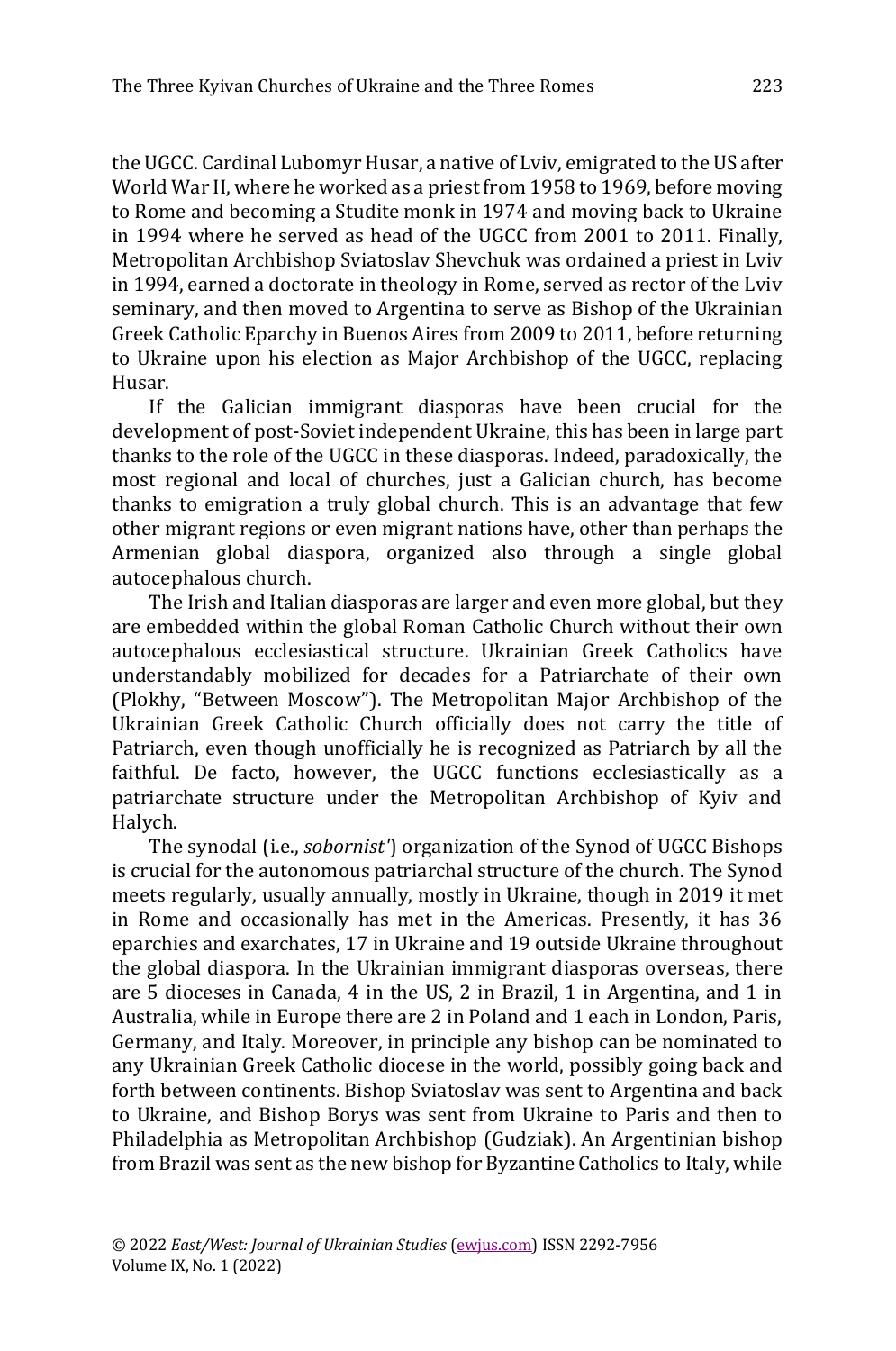a Redemptorist priest from Ukraine serving in the Ukrainian Catholic parish of Newark, NJ, was nominated Bishop of Melbourne, Australia.

This condition of being an autonomous church within the Roman Catholic Church obviously has its limiting restraints, but being episcopally embedded within the national Roman Catholic churches throughout the world also gives the Ukrainian Greek Catholic Church tremendous possibilities of access to the networks and resources of the global Roman Catholic Church. The development of the Ukrainian Catholic University (UCU) in Lviv in the last twenty years would not have been possible without the help and resources not only of the Ukrainian diaspora throughout the world, but also of the numerous Roman Catholic universities, institutions, and foundations, which have supported its growth.

Moreover, in the same way that UCU is not just a local Ukrainian Catholic university, having become a national Ukrainian university, the UGCC is no more just a Galician church but has become a Ukrainian national church with eparchies all over Ukraine. The move of the Metropolitan Archbishop and of the central administrative structures of the UGCC to Kyiv and the construction of the Cathedral Church of the Resurrection of Christ on the Left Bank, opposite the Caves Monastery (Pechers'ka Lavra), reflects the aspirations of the UGCC to be a truly Ukrainian national church. In 2011, at the ceremony of enthronement of His Beatitude Sviatoslav as Metropolitan Archbishop of Kyiv and Halych, there were three bishops representing the three Ukrainian Orthodox churches: Metropolitan Mefodii (Kudriakov) Primate of the UAOC, Metropolitan Volodymyr (Sabodan) Primate of the UOC-MP, and Bishop Ievstratii (Zoria), representing Metropolitan Filaret, Primate of the UOC-KP, who allegedly was ill at the time. Symbolically, it represented the implicit recognition by the other Kyivan churches of the right of the Primate of the UGGC to carry the same title of Metropolitan Archbishop of Kyiv (and Halych).

In terms of affiliation, the UGGC remains a regional church based in the western oblasts and particularly in Halychyna. The membership of the UGCC has remained stable for several decades around 9% of the Ukrainian population. While in the western oblasts Ukrainian Greek Catholics constitute 26.4% of the population, they are a small minority in other regions of Ukraine: 2.7% in the centre, 0.0% in the south, 2.1% in the east, and 3.7% in the Donbas. Yet, in terms of recognition, the UGCC's "national" character is reflected in the high estimation which the UGCC and its primate, Metropolitan Sviatoslav, attain in national public opinion polls, in comparison with the other two "national" Orthodox churches and their leaders (Kyivs'kyi mizhnarodnyi instytut sotsiolohii). According to the June 2021 KIIS Survey on "Religious Self-Identification of the Population and Attitude of the Main Churches of Ukraine," over one third of the Ukrainian population (36%) expressed a "positive" attitude towards the UGCC. By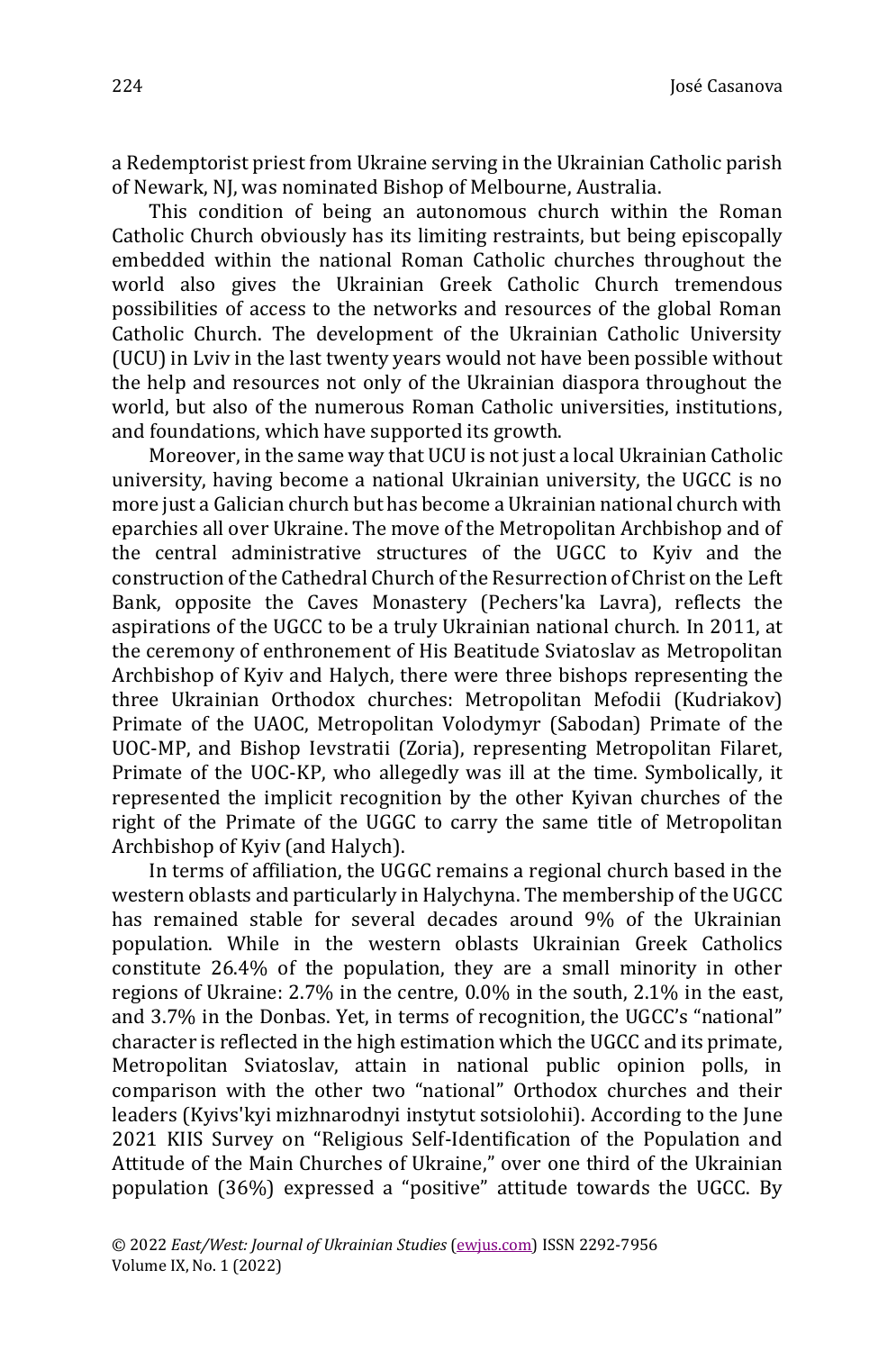contrast, a majority of the respondents (52%) expressed a "positive" attitude towards the new OCU, while less than a fourth of the respondents (23%) expressed a "positive" attitude towards the UOC-MP. The proportion of respondents who expressed a "neutral" attitude towards the UGCC was very high (49.1%), but the same "neutral" attitude was also relatively high toward the OCU (34%) and even higher towards the UOC-MP (37%). Most significantly, the proportion of respondents who expressed a "negative" attitude toward the churches was lowest toward UGCC (6.6%), slightly higher toward OCU (9.2%), and significantly higher toward UOC-MP (34.8%) (Kyivs'kyi mizhnarodnyi instytut sotsiolohii).

When it comes to the reputation of the leaders of the three "national" churches, Metropolitan Sviatoslav attains a relatively high "positive" attitude (30.6%), in the middle between the higher estimation attained by Metropolitan Epifanii (44.8%) and the lower one attained by Metropolitan Onufrii (20.2%). Most significantly, Metropolitan Sviatoslav elicits the least "negative" attitude (4.5%) among the national sample of respondents, slightly lower than Metropolitan Epifanii (5.7%), but significantly lower than the high "negative" estimate attained by Metropolitan Onufrii (29.4%) (Kyivs'kyi mizhnarodnyi instytut sotsiolohii).

Presently, the conflicts and tensions between the Ukrainian churches are not so much between Catholicism and Orthodoxy, that is, between Rome and Constantinople, or between Rome and Moscow, but rather within global orthodoxy between Moscow and Constantinople (Keleher). The ecumenical relations between the Sees of Rome and Constantinople have been positive and cordial at least since the "Joint Catholic-Orthodox Declaration of His Holiness Pope Paul VI and the Ecumenical Patriarch Athenagoras I" on 7 December 1965, at the end of the Second Vatican Council. The joint declaration expressed regret for the exchange of mutual excommunications in 1054, indicating that the censures were directed against the persons concerned and not the Churches and thus were not intended to break ecclesiastical communion between the Sees of Rome and Constantinople.

Subsequent popes and ecumenical patriarchs have frequently visited each other, have maintained cordial relations, and have produced joint statements on diverse issues affecting global humanity. Pope Francis and Patriarch Bartholomew share a deeply felt common dedication to a responsible care of the environment as part of creation, to integral human development, and to the protection of immigrants and refugees. Pope Francis's *Laudato Si'* (2015)*,* is the first papal encyclical to quote profusely the writings of an Eastern Orthodox hierarch (*Encyclical Letter*). On 7 September 2021, Pope Francis as leader of the Roman Catholic Church, Ecumenical Patriarch Bartholomew as leader of the Eastern Orthodox Church, and the Archbishop of Canterbury as leader of the Anglican Communion released a joint statement warning of the urgency of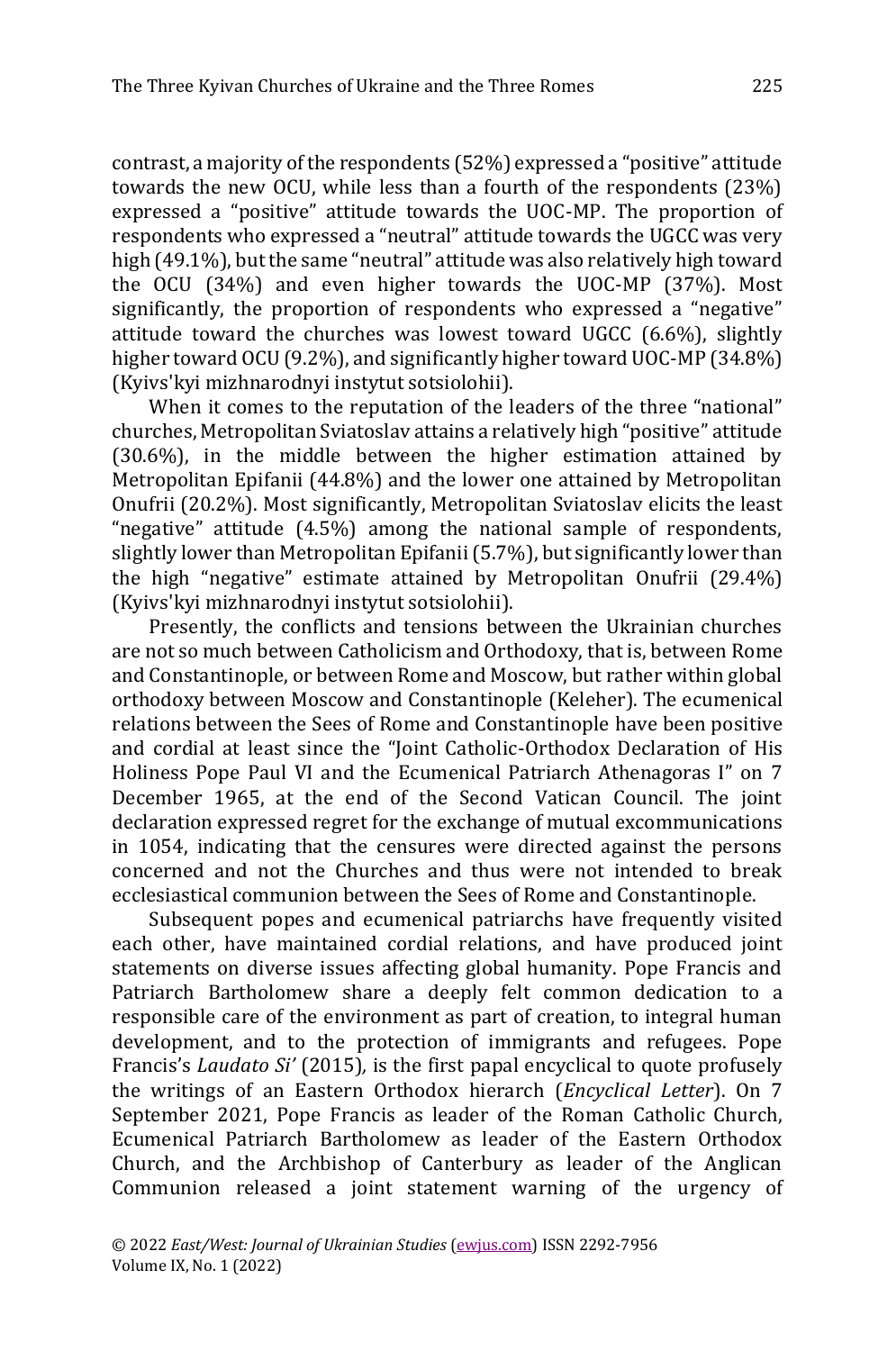environmental sustainability, its impact on poverty, and the importance of global co-operation ("Press Release"). 13

The same good ecumenical relations transpire between the UGCC and the OCU, as both consider themselves daughter churches of Constantinople. Metropolitan Sviatoslav has repeatedly stressed that the UGCC considers itself to be in communion with both, with the Bishop of Rome and with the Ecumenical Patriarch. In his remarks at the Lviv Polytechnic, Metropolitan Epifanii indicated that it was "too early to talk about a certain union [of the Churches] . . . . The key to the unification . . . is not in Ukraine but in Rome and Constantinople. 'After all, ecumenical communion takes place there'" (Filatova).

Possibly, the UGCC could play an important mediating role between Rome and the OCU, which so far have not yet established relations. The main obstacle right now resides in the conflict between Constantinople and Moscow. Partly as a result of this conflict, Moscow has tried to improve its relations with Rome. The historical meeting between Pope Francis and Patriarch Kirill in Havana in February 2016 has to be viewed in such a context. The joint declaration signed in the first meeting between a Pope and a Moscow Patriarch was very different in character from the one signed by Paul VI and Athenagoras half a century earlier. The Havana declaration dealt mainly with geopolitical and global issues of common interest, rather than with ecclesiastical relations. Pope Francis, known for his preference to build bridges rather than walls, expressed his willingness to practise what he calls "the culture of the encounter" and go anywhere to start the conversation, without negotiating very hard for the compromise text that ensued, a text that both the UGCC and the UOC-KP at the time found "disappointing," particularly in its eschewed reference to the war in the Donbas.<sup>14</sup>

The timing of the Havana meeting clearly was related to the intra-Orthodox conflict between Moscow and Constantinople in preparation of the Pan-Orthodox Council. After decades of intra-Orthodox negotiations and preparations, started by Patriarch Athenagoras in the 1960s, the Holy and Great Council of the Orthodox Church (in singular) convened in Crete in June 2016. The Synod's agenda was to include: The Mission of the Orthodox Church in Today's World, the Orthodox Diaspora, the proper regulation of church autonomy (i.e., autocephaly), and the relations of the Orthodox Church with the rest of the Christian world. Most contested were the issues of jurisdiction over the Orthodox Diaspora and the jurisdiction of autocephaly ("Holy and Great Council").

<sup>13</sup> The immediate response of the Moscow Patriarchate was to "prohibit" the Ecumenical Patriarch to speak in the name of global orthodoxy.

<sup>14</sup> On the controversies over the Havana declaration, see Chirovsky.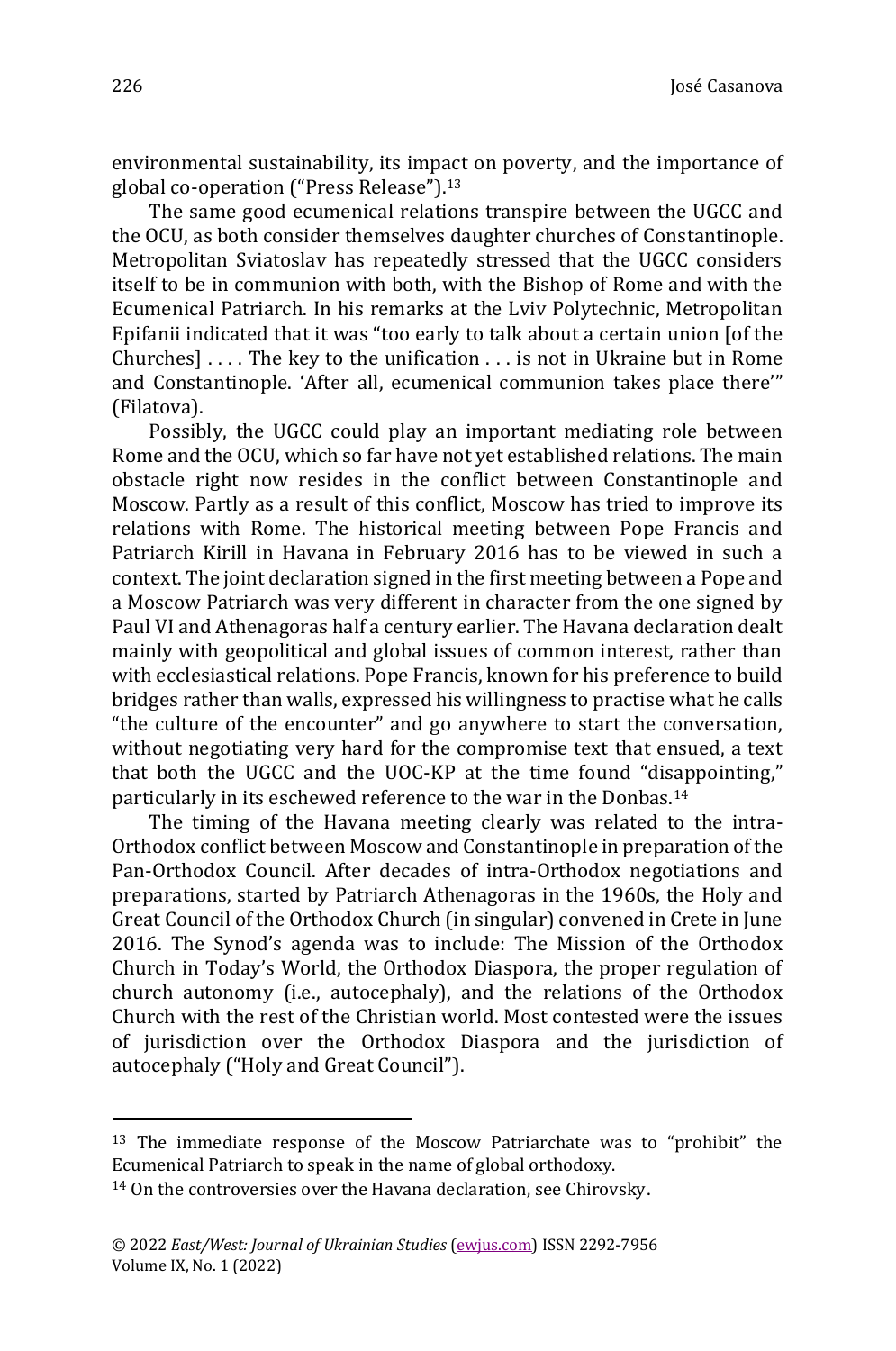The boycott of the Council by the Russian Orthodox Church, along with the Churches of Antioch, Bulgaria, and Georgia, and the absence of the Orthodox Church in America, laid bare the serious divisions within global orthodoxy ("Pan-Orthodox Council"). Most clearly, it revealed the conflict for supremacy of global orthodoxy between the Second and Third Rome. After almost half a millennium of quiet captivity under the Ottomans and under Turkey, in the last decades the ecumenical Patriarch of Constantinople has regained some stature on the global stage and has manifested his leadership as primus inter pares within the orthodox world, his important role in global ecumenical dialogue with the papacy and with other religions, and his pastoral and prophetic voice on global issues, such as the environment, that resonates beyond an Orthodox audience (Roudometof).

After the fall of the Soviet Union, following a period of relative weakness, the Moscow Patriarchate, in alliance with the Putin regime, has also reemerged on the global stage with its claim of canonical territorial jurisdiction over the "*russkii mir*" and with its claim of supremacy over global orthodoxy on the grounds of being the largest Orthodox Church in the world. For the Moscow Patriarchate the loss of Ukraine signals not only the failure of the "*russkii mir*" project, but also a challenge to its claim to global orthodox supremacy. Moscow's response has been the excommunication of the Ecumenical Patriarch and the ongoing geopolitical struggle to control Orthodox diasporas all over the world.

The visit of the Ecumenical Patriarch Bartholomew to Ukraine in August 2021, on the occasion of the celebration of the thirtieth anniversary of Ukraine's Independence, once again offered a clear manifestation of the ongoing conflict between Moscow and Constantinople not only over the canonical jurisdiction over Ukraine, but over the legitimate authority over global orthodoxy. The Russian Orthodox Church made loud and clear its negative reaction against what it termed the uncanonical and illegitimate visit of an Orthodox bishop (Bartholomew I) to a territory (Ukraine) under the episcopal jurisdiction of another Orthodox hierarch (Metropolitan Onufrii), announcing the preparation of a Synod of the ROC in September to condemn Bartholomew I with an official anathema ("U Moskvi").

In Ukraine, the UOC-MP also expressed its official boycott of the visit, promising to organize massive mobilizations of the Orthodox faithful, which never materialized beyond a few symbolic counterdemonstrations, which OCU spokesman Archbishop Ievstratii (Zoria) declared "pathetic" ("Anti-Church Round Dances"). The three-day official visit of Bartholomew I to Ukraine, August 21 to 24, proceeded smoothly and without any major incident and was declared a "historic" success (Onisenko). On 23 August 2021, Patriarch Bartholomew met with the leaders of AUCRRO. In a photo in front of St. Sophia, Bartholomew appears between Metropolitan Epifanii and Metropolitan Sviatoslav, surrounded by over 20 leaders of all the religious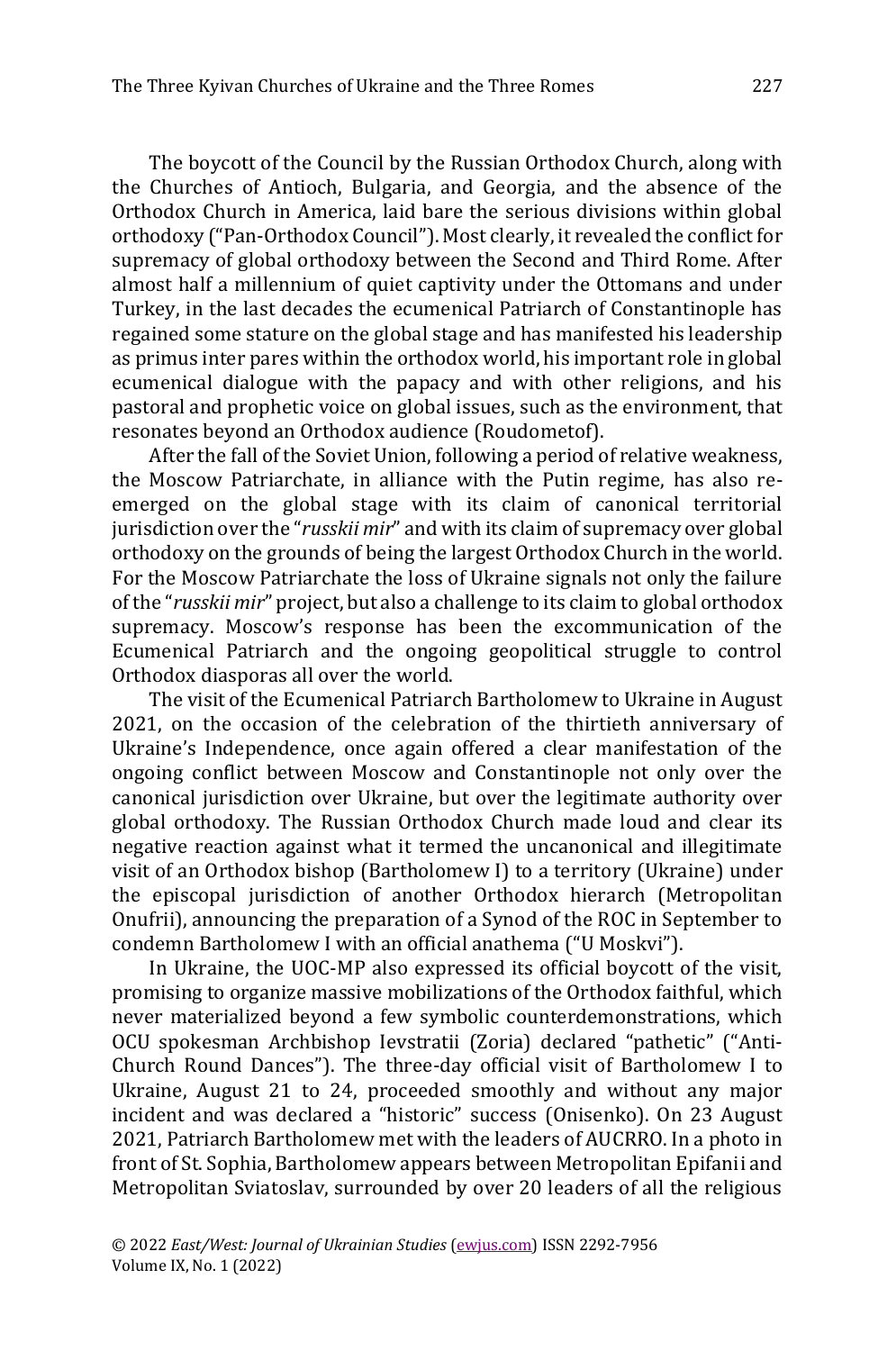José Casanova

communities of Ukraine: Ukrainian Orthodox, Greek-Catholic, Roman Catholic, Armenian Orthodox, Protestant, Jewish, and Muslim ("Patriarkh Varfolomii"). Conspicuously absent is Metropolitan Onufrii or any other leader of the UOC-MP. The June 2021 KIIS Survey already indicated that the visit was welcome by a large majority of Ukrainians and that, therefore, the boycott of the Moscow Patriarchate was unlikely to succeed.

According to the KIIS Survey, a large majority of the Ukrainian population (57.3%) expressed a "positive" attitude toward the visit of the Ecumenical Patriarch, while only a small minority (6.4%) viewed it negatively, and a third of the population (32.5%) expressed "neutrality" (Kyivs'kyi mizhnarodnyi instytut sotsiolohii).Naturally, the visit was viewed most positively (72.4%) and least negatively (1.3%) by those expressing affiliation with OCU. Ukrainian Greek Catholic expressed equally high approval (62.9%) and low disapproval (5.9%). Among the self-declared "simply Orthodox," the approval was also high (49.3%), while disapproval was low (6.2%). Most surprisingly, even among those indicating selfaffiliation with the UOC-MP there was a very high "positive" attitude (49%), and a relatively low negative one (14.6%) toward the visit, while a third of respondents (34.4%) expressed a "neutral" attitude. This may be viewed as a clear indication that affiliation with the Ukrainian Orthodox Church-MP does not mean support for its policies, much less support for the policies of the Moscow Patriarchate.

Moreover, besides its territorial claims over Ukraine, the Moscow Patriarchate, in alliance with the geopolitical goals of the Russian regime, is now engaged in a new global project of assuming the leadership of a Moralist International defending traditional Christian and family values in the global culture wars against liberalism, secularism, feminism, and gender ideology, directed primarily against the European Union (Casanova, "Transnationalism"; Stoeckl, 'The Russian Orthodox Church's Conservative Crusade" and "The Russian Orthodox Church as Moral Norm"; Stoeckl and Uzlaner; Stroop 4–10, 21–22).

Ukraine has become not only the main battlefield between Moscow and Constantinople but also the place where the three Romes meet. The future relations between the three Kyivan churches under their respective jurisdictions will also determine their global relations. So far, the churches of Greece, Cyprus, and Alexandria have followed the Ecumenical Patriarch in recognizing and entering in communion with OCU. Other Orthodox churches are likely to follow, eventually. Metropolitan Epifanii urges patience and Christian love, certain that more sectors of Ukrainian Orthodoxy, now still within the UOC-MP, will also eventually reunite with OCU. Yet a numerically diminished but significant sector of Ukrainian Orthodoxy is likely to opt to remain within the UOC-MP.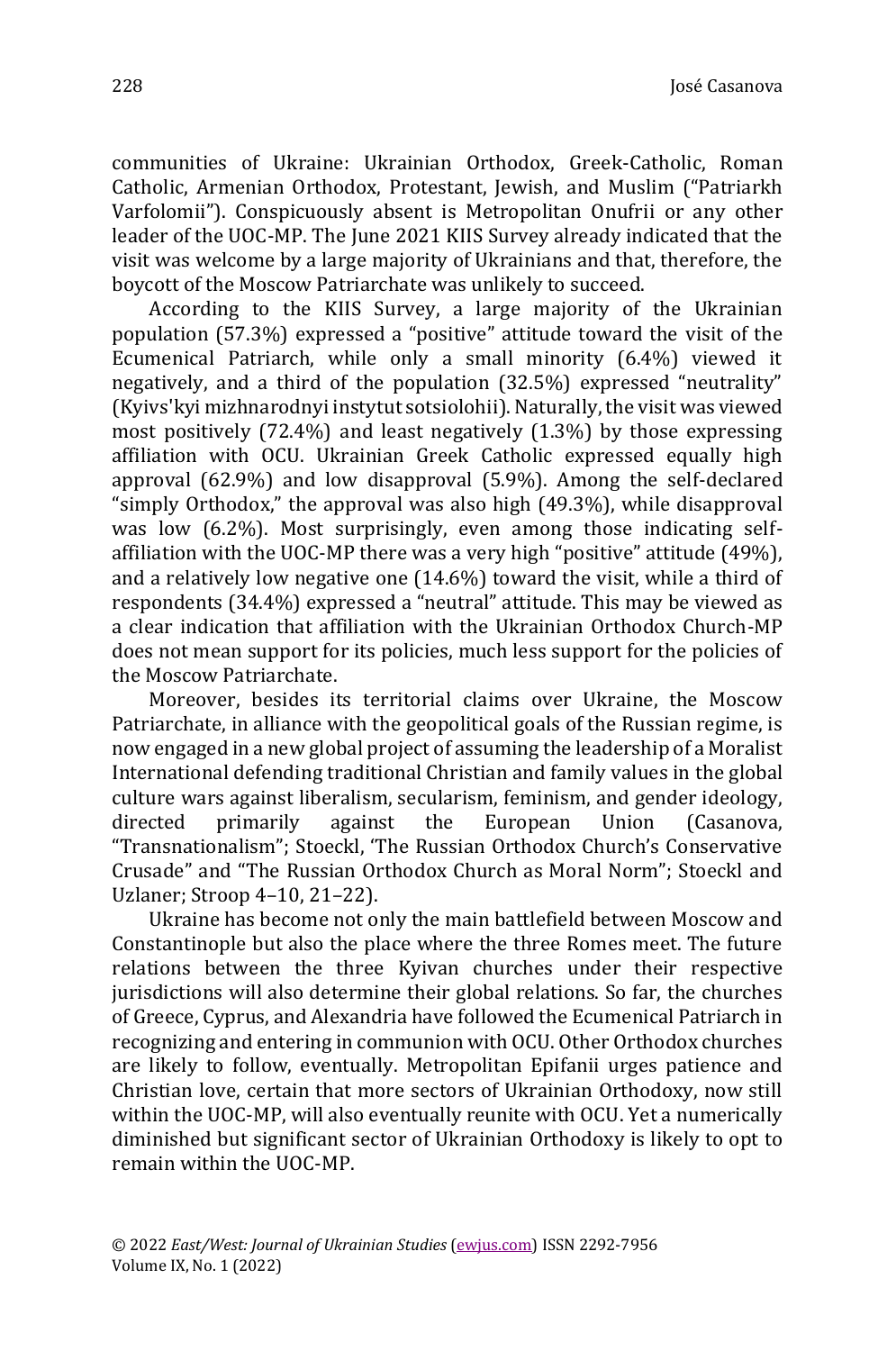The sources of division between OCU and UOC-MP are primarily geopolitical and are fostered by the Moscow Patriarchate with its considerable financial resources and its imperial claims on Ukraine. However, it would be an error not to recognize that a significant minority of Ukrainian Orthodox, perhaps as large as the Ukrainian Catholic minority, are likely to continue opting for the UOC-MP for ecclesiological and for traditional reasons. After all, one cannot simply erase the memory of having belonged to the "Russian Orthodox Church" for generations.

In the long term, the goal of the three Kyivan churches ought to be not "union," at least not one that would try to erase the different traditions, histories, memories, liturgies, and languages for the sake of confessional uniformity under a national church, but rather "communion"—learning at first to co-exist peacefully side by side, each representing a different part of Ukrainian Christian history, until they learn to live in communion recognizing each other as sister churches. But this can only happen if they abandon the territorial model of church, of exclusive canonical jurisdiction over a territory, and cease viewing each other as schismatic and illegitimate. If they succeed in doing so, Ukraine could serve as a privileged site for ecumenical dialogue between the three Romes and beyond, between all Christian churches, and between the three Abrahamic religions.

The war of aggression initiated by the Russian Federation on 24 February 2022 is dramatically transforming the dynamics within the Ukrainian Orthodox Church-MP and its relation to the Moscow Patriarchate. In the face of the Moscow Patriarchate support of the invasion as a means of securing the "*russkii mir*" project by military intervention, once again there is strong support within the Ukrainian exarchy throughout Ukraine to move "away from Moscow" either for autocephaly, which would mean a new schism within Ukrainian orthodoxy, or for unification with the Orthodox Church of Ukraine, under the Ecumenical Patriarch of Constantinople. Numerous voices are asking Metropolitan Onufrii to lead the movement "away from Moscow." One can anticipate that whatever remains of the exarchate of the Moscow Patriarchate in Ukraine after the war, it will be a greatly diminished church. However, a prolonged Russian military occupation of Ukraine could lead once again as in 1946 to severe repression and to the renewed attempt to liquidate both the "schismatic" Orthodox Church of Ukraine and the "uniatist" Ukrainian Greek Catholic Church.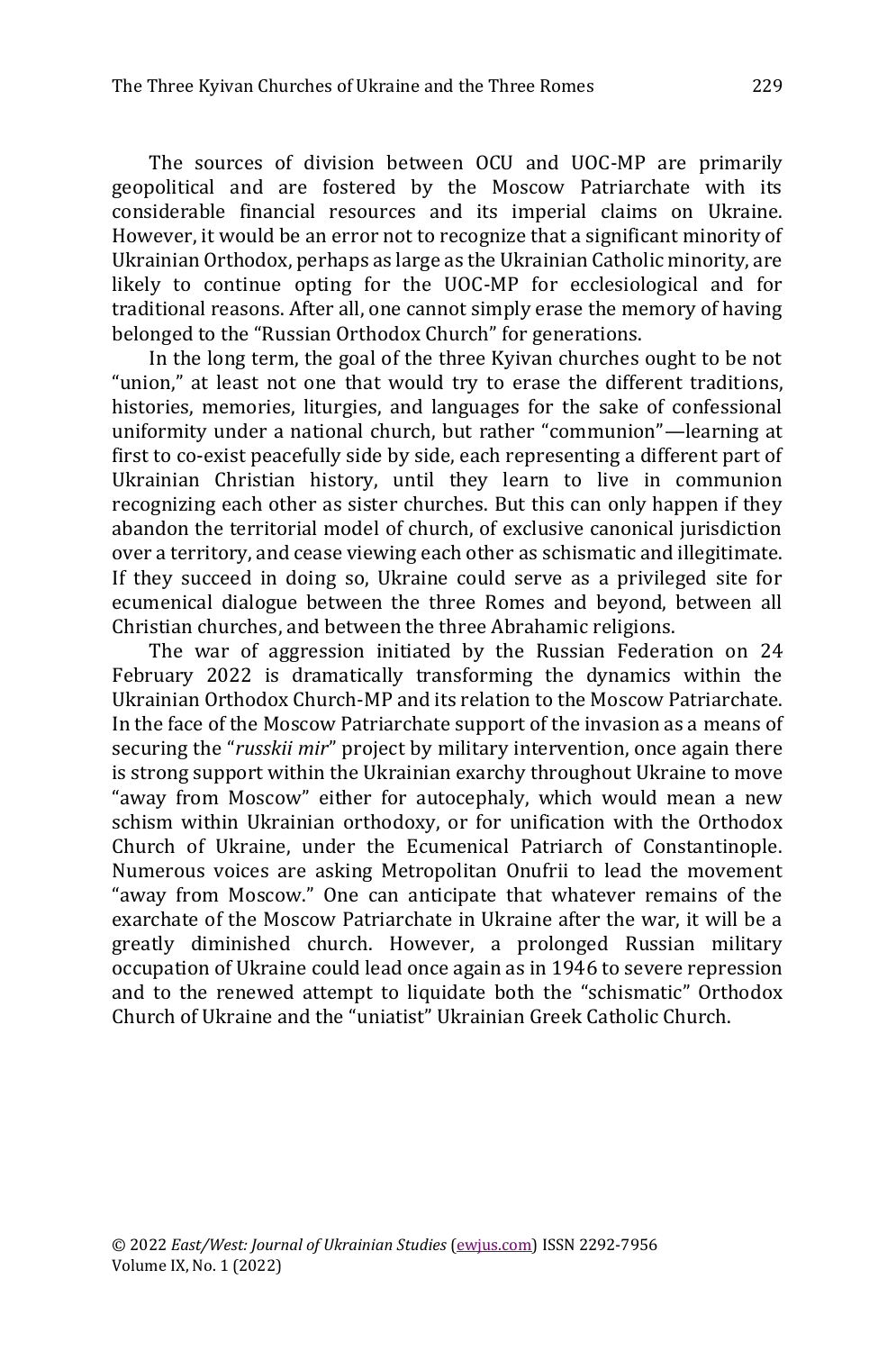## Works Cited

- "Anti-Church Round Dances Looked Pathetic,—the OCU Sums up the Results of Bartholomew's Visit." *Religious Information Service of Ukraine,* 25 Aug. 2021, [https://risu.ua/en/anti-church-round-dances-looked-pathetic---the-ocu-sums](https://risu.ua/en/anti-church-round-dances-looked-pathetic---the-ocu-sums-up-the-results-of-bartholomews-visit_n121319)[up-the-results-of-bartholomews-visit\\_n121319.](https://risu.ua/en/anti-church-round-dances-looked-pathetic---the-ocu-sums-up-the-results-of-bartholomews-visit_n121319) Accessed 10 Feb. 2022.
- Antonov, Mikhail. "Church-State Symphonia: Its Historical Development and Its Applications by the Russian Orthodox Church." *Journal of Law and Religion*, vol. 35, no. 3, Dec. 2020, pp. 474–93. DOI: 10.1017/jlr.2020.38
- "AUCCRO." *Religious Information Service of Ukraine,* 2001–22, [https://risu.ua/en/auccro\\_t988.](https://risu.ua/en/auccro_t988) Accessed 10 Feb. 2022.
- "AUCCRO Met with President of Israel and Government Officials." *Religious Information Service of Ukraine,* 5 Mar. 2019, [https://risu.ua/en/auccro-met](https://risu.ua/en/auccro-met-with-president-of-israel-and-government-officials_n96824)with-president-of-israel-and-government-officials n96824. Accessed 10 Feb. 2022.
- Bociurkiw, Bohdan. "The Orthodox Church and the Soviet Regime in the Ukraine, 1953–1971." *Canadian Slavonic Papers,* vol. 14, no. 2, 1972, pp. 191–212.
- *—. The Ukrainian Greek Catholic Church and the Soviet State, 1939–1950.* CIUS, 1996.
- Brik, Tymofii, and José Casanova. "Thirty Years of Religious Pluralism in Ukraine." *The Ukraine to Ukraine. A Contemporary History, 1991–2021,* edited by Mykhailo Minakov et al., Ibidem Verlag, 2021, pp. 249–82.
- Casanova, José. "Ethno-linguistic and Religious Pluralism and Democratic Construction in Ukraine." *Post-Soviet Political Order: Conflict and State Building*, edited by Mark Von Hagen et al., Routledge, 1998, pp. 81–103.
- —. "From Modernization to Secularization to Globalization: An Auto-Biographical Self-Reflection." *Religion and Society. Advances in Research,* vol. 2, Autumn 2011, pp. 25–36.
- —. *Global Religious and Secular Dynamics: The Modern System of Classification.* Brill, 2019.
- —. "Incipient Religious Denominationalism in Ukraine and Its Effects on Ukrainian-Russian Relations." *The Harriman Review,* vol. 9, nos. 1–2, Spring 1996, pp. 38- 42.
- —. "The Karel Dobbelaere Lecture: Divergent Global Roads to Secularization and Religious Pluralism." *Social Compass*, vol. 65, no. 2, June 2018, pp. 187–98.
- —. "Maidán ucranio: La movilización civil por la dignidad y la situación religiosa en Ucrania." *Concilium. Revista Internacional de Teología*, vol. 361, June 2015, pp. 493–99.
- —. "Religion, the New Millennium and Globalization." *Sociology of Religion*, vol. 62, no. 4, Winter 2001, pp. 415–41.
- —. "Transnationalism and Religion: The European Union, from Christian-Democratic Project, to Secular Cosmopolitanism, to Populist 'Christian' Neo-Nationalisms." *Religion and Neo-Nationalism in Europe,* edited by Florian Hoehne and Torstein Meireis, Nomos, 2020, pp. 29–48.
- (Khose Kazanova). "Ukrains'kyi Maidan." *Po toi bik sekuliaryzatsii,* Translated by Oleksii Panych, Dukh i Litera, 2017, pp. 253–62.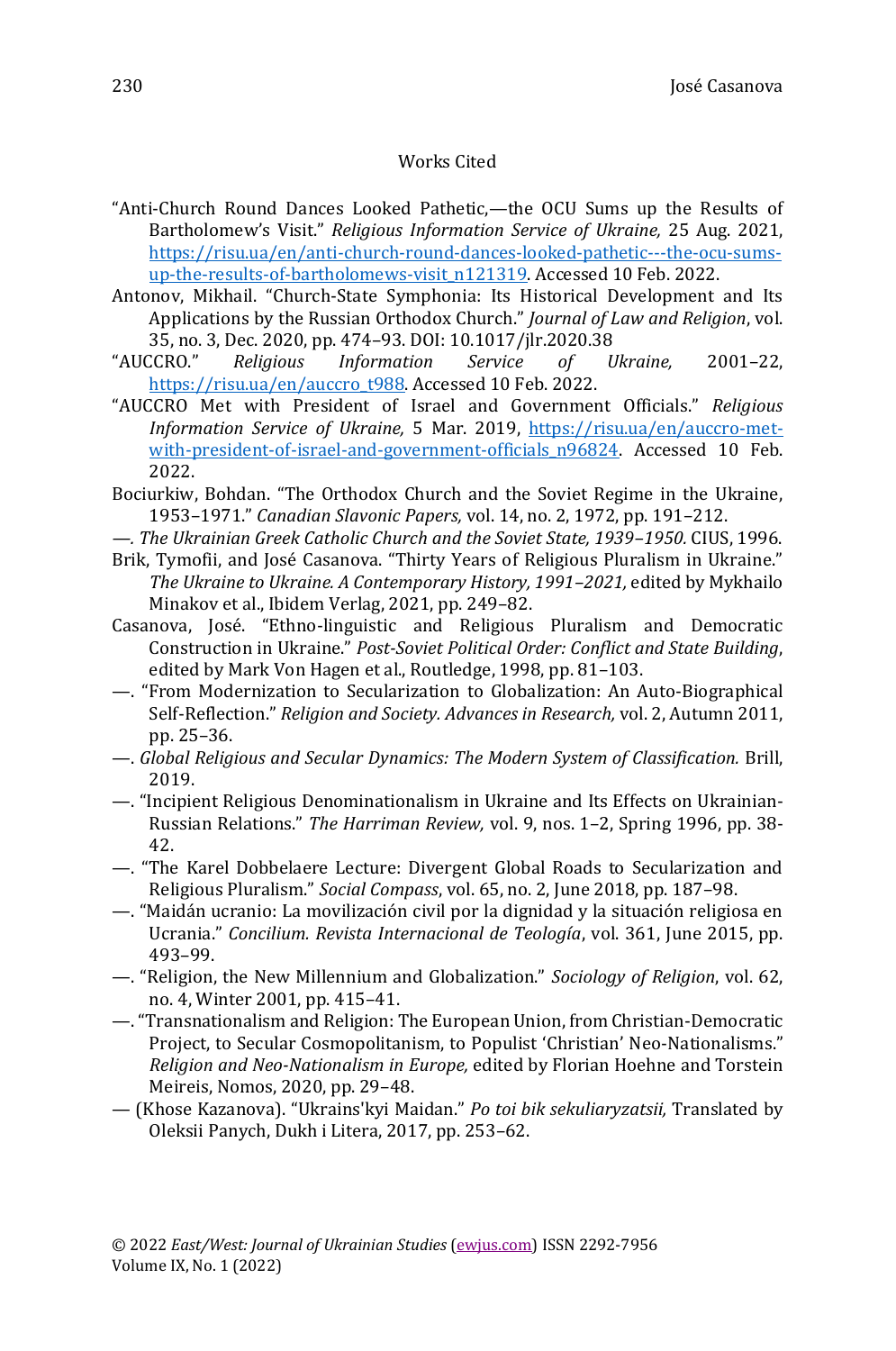- Chirovsky, Andriy, Fr. "Pope Francis Calls Havana Joint Declaration Debatable, Understands Ukrainians Might Feel Betrayed." *The Catholic World Report,* 18 Feb. 2016, [https://www.catholicworldreport.com/2016/02/18/pope-francis](https://www.catholicworldreport.com/2016/02/18/pope-francis-calls-havana-joint-declaration-debatable-understands-ukrainians-might-feel-betrayed/)[calls-havana-joint-declaration-debatable-understands-ukrainians-might-feel](https://www.catholicworldreport.com/2016/02/18/pope-francis-calls-havana-joint-declaration-debatable-understands-ukrainians-might-feel-betrayed/)[betrayed/.](https://www.catholicworldreport.com/2016/02/18/pope-francis-calls-havana-joint-declaration-debatable-understands-ukrainians-might-feel-betrayed/) Accessed 10 Feb. 2022.
- Denysenko, Nicholas E. *The Orthodox Church in Ukraine. A Century of Separation.*  Northern Illinois UP, 2018.
- *Encyclical Letter* Laudato Si' *of the Holy Father Francis on Care for Our Common Home. The Holy See,*  [https://www.vatican.va/content/dam/francesco/pdf/encyclicals/documents/](https://www.vatican.va/content/dam/francesco/pdf/encyclicals/documents/papa-francesco_20150524_enciclica-laudato-si_en.pdf) [papa-francesco\\_20150524\\_enciclica-laudato-si\\_en.pdf.](https://www.vatican.va/content/dam/francesco/pdf/encyclicals/documents/papa-francesco_20150524_enciclica-laudato-si_en.pdf) Accessed 10 Feb. 2022.
- Engström, Maria. "Contemporary Russian Messianism and New Russian Foreign Policy." *Contemporary Security Policy,* vol. 35, no. 3, 2014, pp. 356–79. DOI: 10.1080/13523260.2014.965888
- Filatova, Yekaterina. "Epiphany: Key to the Union of OCU and UGCC Lies in Rome and Constantinople." *Union of Orthodox Journalists,* 13 Sept. 2019, [https://spzh.news/en/news/64957-jepifanij-klyuch-k-obedineniju-pcu-i](https://spzh.news/en/news/64957-jepifanij-klyuch-k-obedineniju-pcu-i-ugkc-lezhit-v-rime-i-konstantinopole)[ugkc-lezhit-v-rime-i-konstantinopole.](https://spzh.news/en/news/64957-jepifanij-klyuch-k-obedineniju-pcu-i-ugkc-lezhit-v-rime-i-konstantinopole) Accessed 10 Feb. 2022.
- Gudziak, Borys. *Crisis and Reform: The Kievan Metropolinate, the Patriarchate of Constantinople, and the Genesis of the Union of Brest*. HURI, 1998.
- Himka, John-Paul. *Religion and Nationality in Western Ukraine. The Greek Catholic Church and the Ruthenian National Movement, 1867–1900.* McGill-Queen's UP, 1999.
- —. "The Greek Catholic Church and Nation-Building in Galicia, 1772–1918." *Harvard Ukrainian Studies,* vol. 8, nos. 3–4, 1984, pp. 426–52.
- "Holy and Great Council of the Orthodox Church (Pentecost 2016)." *Greek Orthodox Archdiocese of America. Metropolis of San Francisco,* 2016, [https://sanfran.goarch.org/pages/holy-and-great-councli-of-the-orthodox](https://sanfran.goarch.org/pages/holy-and-great-councli-of-the-orthodox-church-pentecost-2016)[church-pentecost-2016.](https://sanfran.goarch.org/pages/holy-and-great-councli-of-the-orthodox-church-pentecost-2016) Accessed 10 Feb. 2022.
- Keleher, Serge. "Orthodox Rivalry in the Twentieth Century: Moscow vs Constantinople." *Religion, State, and Society,* vol. 25, no. 2, 1997, pp. 125–37.
- Kyivs'kyi mizhnarodnyi instytut sotsiolohii (KMIS). "Relihiina samoidentyfikatsiia naselennia i stavlennia do osnovnykh tserkov Ukrainy: cherven' 2021 roku." *Kyivs'kyi mizhnarodnyi instytut sotsiolohii (KMIS),* June 2021, [http://kiis.com.ua/?lang=ukr&cat=reports&id=1052&page=1.](http://kiis.com.ua/?lang=ukr&cat=reports&id=1052&page=1)Accessed 10 Feb. 2022.
- Laruelle, Marlene. *The 'Russian World.' Russia's Soft Power and Geopolitical Imagination.* Center on Global Interests, 2015.
- Metreveli, Tornike. *Orthodox Christianity and the Politics of Transition. Ukraine, Serbia and Georgia.* Routledge, 2021.
- —. "Sentimental Orthodoxy in Ukraine. Ethnography of the Phenomenon of Interdenominational Transfers between UOC-MP, UOC-KP, AUOC and OCU." 53rd Annual Convention of the Association of Slavic, East European and Eurasian Studies, 1–3 Dec. 2021. Conference Paper.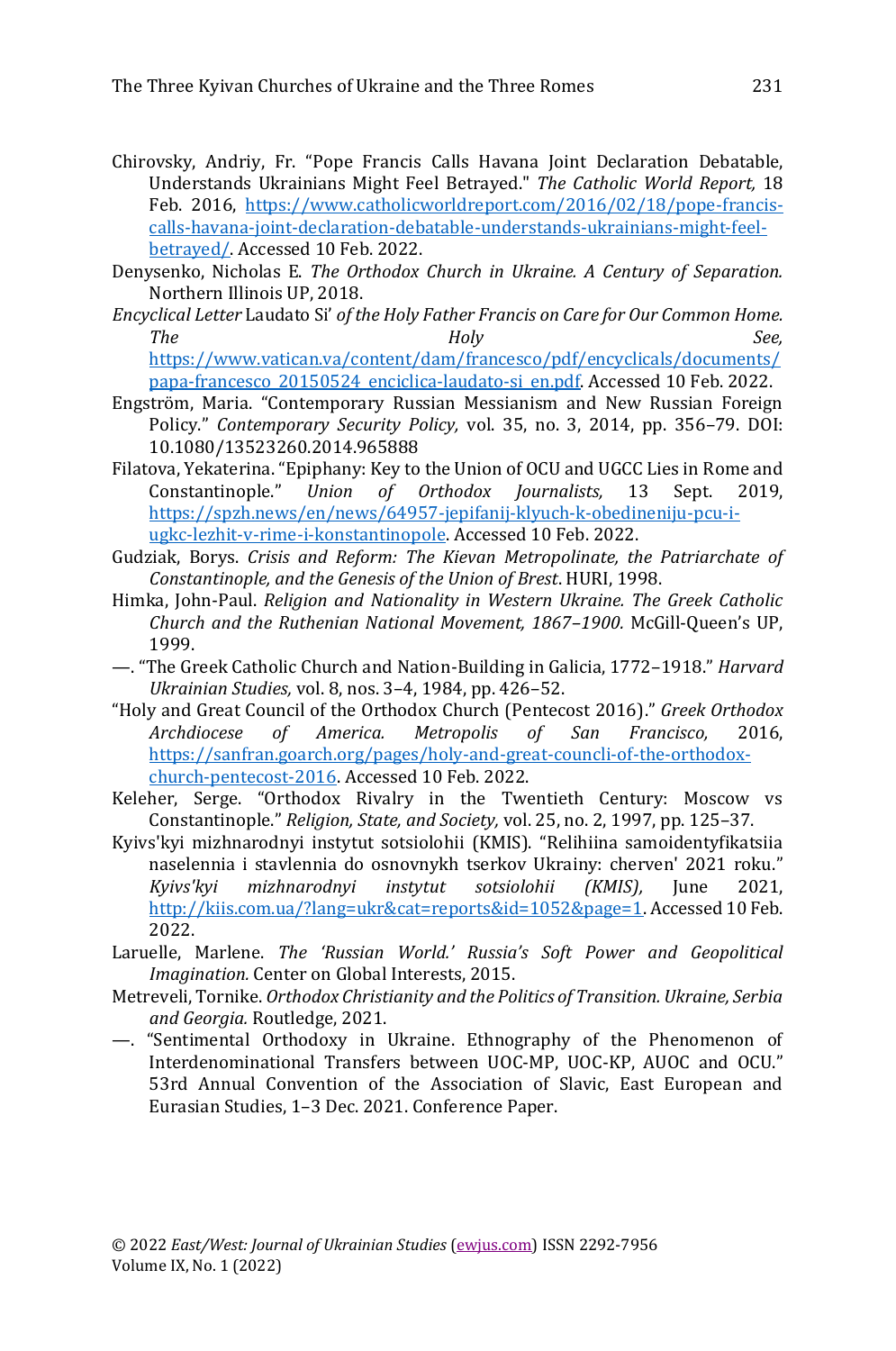- Mytropolyt Epifanii. "PTsU maie svoiu kanonichnu terytoriiu i tomu vsi pravoslavni parafii v kraini nalezhat' ii." *Relihiino-informatsiina sluzba Ukrainy,* 5 Oct. 2021, [https://risu.ua/pcu-maye-svoyu-kanonichnu-teritoriyu-i-tomu-vsi](https://risu.ua/pcu-maye-svoyu-kanonichnu-teritoriyu-i-tomu-vsi-pravoslavni-parafiyi-v-krayini-nalezhat-yij---mitropolit-epifanij_n122307)[pravoslavni-parafiyi-v-krayini-nalezhat-yij---mitropolit-epifanij\\_n122307.](https://risu.ua/pcu-maye-svoyu-kanonichnu-teritoriyu-i-tomu-vsi-pravoslavni-parafiyi-v-krayini-nalezhat-yij---mitropolit-epifanij_n122307) Accessed 10 Feb. 2022.
- Naumescu, Vlad. "Encompassing Religious Plurality: The Orthodox Imaginary of Ukraine." *The Contest for Social Mobilization in Ukraine: From Revolution to Civil Society?,* edited by Paul D'Anieri, Johns Hopkins UP, 2010, pp. 249–99.
- —. *Modes of Religiosity in Eastern Christianity: Religious Processes and Social Change in Ukraine.* Lit Verlag, 2008.
- Onisenko, Kostas. "Ecumenical Patriarch Bartholomew's Visit to Ukraine Is Already Considered Historic." *Orthodox Times,* 28 Aug. 2021, [https://orthodoxtimes.com/ecumenical-patriarch-bartholomews-visit-to](https://orthodoxtimes.com/ecumenical-patriarch-bartholomews-visit-to-ukraine-is-already-considered-historic/)[ukraine-is-already-considered-historic/.](https://orthodoxtimes.com/ecumenical-patriarch-bartholomews-visit-to-ukraine-is-already-considered-historic/) Accessed 10 Feb. 2022.
- "Pan-Orthodox Council." *Wikipedia,* 5 Feb. 2022[, https://en.wikipedia.org/wiki/Pan-](https://en.wikipedia.org/wiki/Pan-Orthodox_Council)[Orthodox\\_Council.](https://en.wikipedia.org/wiki/Pan-Orthodox_Council) Accessed 10 Feb. 2022.
- "Pastoral Visit to the Ukraine, 2001." *The Holy See,*  [https://www.vatican.va/content/john-paul](https://www.vatican.va/content/john-paul-ii/en/travels/2001/travels/documents/trav_ukraine-2001.html)[ii/en/travels/2001/travels/documents/trav\\_ukraine-2001.html.](https://www.vatican.va/content/john-paul-ii/en/travels/2001/travels/documents/trav_ukraine-2001.html) Accessed 10 Feb. 2022.
- "Patriarkh Moskovs'kyi Kyryl nazvav PTsU—'trahediieiu' dlia Ukrainy." *Relihiinoinformatsiina sluzba Ukrainy,* 21 Nov. 2021, [https://risu.ua/patriarh](https://risu.ua/patriarh-moskovskij-kiril-nazvav-pcu--tragediyeyu-dlya-ukrayini_n123580)[moskovskij-kiril-nazvav-pcu--tragediyeyu-dlya-ukrayini\\_n123580.](https://risu.ua/patriarh-moskovskij-kiril-nazvav-pcu--tragediyeyu-dlya-ukrayini_n123580) Accessed 10 Feb. 2022.
- "Patriarkh Varfolomii zustrivsia z chlenamy Vseukrains'koi Rady Tserkov i relihiinykh orhanizatsii ta posadyv klen." *Relihiino-informatsiina sluzba Ukrainy,* 23 Aug. 2021, [https://risu.ua/patriarh-varfolomij-zustrivsya-z-chlenami](https://risu.ua/patriarh-varfolomij-zustrivsya-z-chlenami-vseukrayinskoyi-radi-cerkov-i-religijnih-organizacij_n121221.%20Accessed%2010%20Feb.%202022)[vseukrayinskoyi-radi-cerkov-i-religijnih-organizacij\\_n121221. Accessed 10](https://risu.ua/patriarh-varfolomij-zustrivsya-z-chlenami-vseukrayinskoyi-radi-cerkov-i-religijnih-organizacij_n121221.%20Accessed%2010%20Feb.%202022)  [Feb. 2022.](https://risu.ua/patriarh-varfolomij-zustrivsya-z-chlenami-vseukrayinskoyi-radi-cerkov-i-religijnih-organizacij_n121221.%20Accessed%2010%20Feb.%202022)
- Pelikan, Jaroslav. *Confessor between West and East*. *A Portrait of Ukrainian Cardinal Josyf Slipyj.* Eerdmans, 1990.
- Plokhy, Serhii. "Between Moscow and Rome: The Struggle for a Ukrainian Catholic Patiarchate." *Religion and Nation in Modern Ukraine,* Canadian Institute of Ukrainian Studies, 2003, pp. 146–65.
- —. "Ukrainian Orthodox Autocephaly and Metropolitan Filaret." *Religion and Nation in Modern Ukraine,* Canadian Institute of Ukrainian Studies, 2003, pp. 128–35.
- Poe, Marshall. "'Moscow, the Third Rome.' The Origins and Transformation of a Pivotal Moment." The National Council for Soviet and East European Research, Title VIII Program, 1997, [https://www.ucis.pitt.edu/nceeer/1997-811-25-](https://www.ucis.pitt.edu/nceeer/1997-811-25-Poe.pdf) [Poe.pdf.](https://www.ucis.pitt.edu/nceeer/1997-811-25-Poe.pdf) Accessed 10 Feb. 2022.
- "Pope Preaches to Ukraine Faithful." *CNN.com/World,* 25 June 2001, [http://edition.cnn.com/2001/WORLD/europe/06/25/pope.ukraine/index.ht](http://edition.cnn.com/2001/WORLD/europe/06/25/pope.ukraine/index.html) [ml.](http://edition.cnn.com/2001/WORLD/europe/06/25/pope.ukraine/index.html) Accessed 10 Feb. 2022.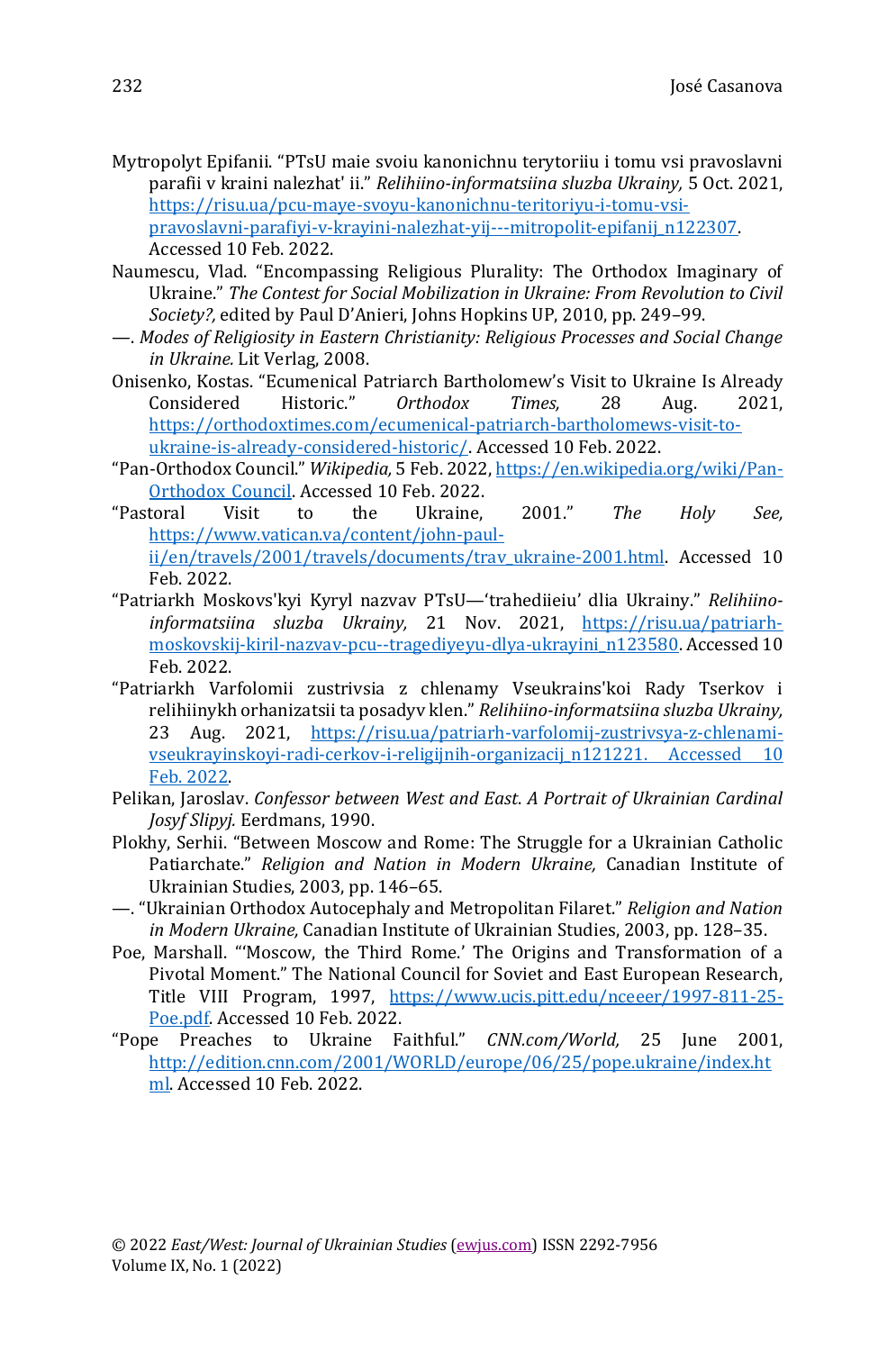- "Press Release: Pope Francis, Ecumenical Patriarch Bartholomew and the Archbishop of Canterbury Join Together for the First Time in Urgent Appeal for the Future of the Planet." *Holy See Press Office,* 07 Sept. 2021, [https://press.vatican.va/content/salastampa/it/bollettino/pubblico/2021/09](https://press.vatican.va/content/salastampa/it/bollettino/pubblico/2021/09/07/0543/01168.html) [/07/0543/01168.html.](https://press.vatican.va/content/salastampa/it/bollettino/pubblico/2021/09/07/0543/01168.html) Accessed 10 Feb. 2022.
- Razumkov Center. *Osoblyvosti relihiinoho i tserkovno-relihiinoho samovyznachennia hromadian Ukrainy: tendentsii 2000–2020 rokiv.* Razumkov Center, 2020, [https://razumkov.org.ua/uploads/article/2020\\_religiya.pdf.](https://razumkov.org.ua/uploads/article/2020_religiya.pdf) Accessed 10 Feb. 2022.
- "Redemption of a Postage Stamp Dedicated to the 25th Anniversary of All-Ukrainian Council of Churches and Religious Organizations." *Religious Information Service of Ukraine,* 24 June 2021, [https://risu.ua/en/redemption-of-a-postage-stamp](https://risu.ua/en/redemption-of-a-postage-stamp-dedicated-to-the-25th-anniversary-of-all-ukrainian-council-of-churches-and-religious-organizations_n119547)[dedicated-to-the-25th-anniversary-of-all-ukrainian-council-of-churches-and](https://risu.ua/en/redemption-of-a-postage-stamp-dedicated-to-the-25th-anniversary-of-all-ukrainian-council-of-churches-and-religious-organizations_n119547)[religious-organizations\\_n119547.](https://risu.ua/en/redemption-of-a-postage-stamp-dedicated-to-the-25th-anniversary-of-all-ukrainian-council-of-churches-and-religious-organizations_n119547) Accessed 10 Feb. 2022.
- Roudometof, Victor. *Globalization and Orthodox Christianity: The Transformations of a Religious Tradition.* Routledge, 2014.
- Shevel, Oxana. "Unholy Wars: Understanding Intra-Orthodox Conflict in Ukraine since the Granting of Tomos." 53rd Annual Convention of the Association of Slavic, East European and Eurasian Studies, 1–3 Dec. 2021. Conference Paper.
- Soroka, George. "Putin's Patriarch. Does the Kremlin Control the Church?" *Foreign Affairs,* 11 Feb. 2016, pp. 1–9.
- "Statystyka." *Relihiino-informatsiina sluzba Ukrainy,* 2001–22, [https://risu.ua/statistika-cerkov-i-religijnih-organizacij-ukrayini\\_t4242.](https://risu.ua/statistika-cerkov-i-religijnih-organizacij-ukrayini_t4242) Accessed 10 Feb. 2022.
- Stoeckl, Kristina. "The Russian Orthodox Church As Moral Norm Entrepreneur." *Religion, State and Society*, vol. 44, 3 May 2016, pp. 132–51. DOI: 10.1080/09637494.2016.1194010
- —. "The Russian Orthodox Church's Conservative Crusade." *Current History*, vol. 116, 1 Jan 2017, pp. 271–76.
- Stoeckl, Kristina, and Dmitry Uzlaner, editors. *Postsecular Conflicts. Debating Tradition in Russia and the United States.* Innsbruck UP, 2020.
- Strémooukhoff, Dimitry. "Moscow, the Third Rome: Sources of the Doctrine." *Speculum,* vol. 28, no. 1, Jan. 1953, pp. 84–101.
- Stroop, Christopher. "A Right-Wing International? Russian Social Conservatism, the World Congress of Families and the Global Culture Wars in Historical Context." *The Public Eye,* Winter 2016.
- Sysyn, Frank E. "The Formation of Modern Ukrainian Religious Culture: The Sixteenth and Seventeenth Centuries." *Religion and Nation in Modern Ukraine,* Canadian Institute of Ukrainian Studies, 2003, pp. 1–22.
- —. "The Third Rebirth of the Ukrainian Autocephalous Orthodox Church and the Religious Situation in Ukraine." *Religion and Nation in Modern Ukraine,* Canadian Institute of Ukrainian Studies, 2003, pp. 88–119.
- —. "The Ukrainian Autocephalous Orthodox Church and the Traditions of the Kyiv Metropolinate." *Religion and Nation in Modern Ukraine,* Canadian Institute of Ukrainian Studies, 2003, pp. 23–39.